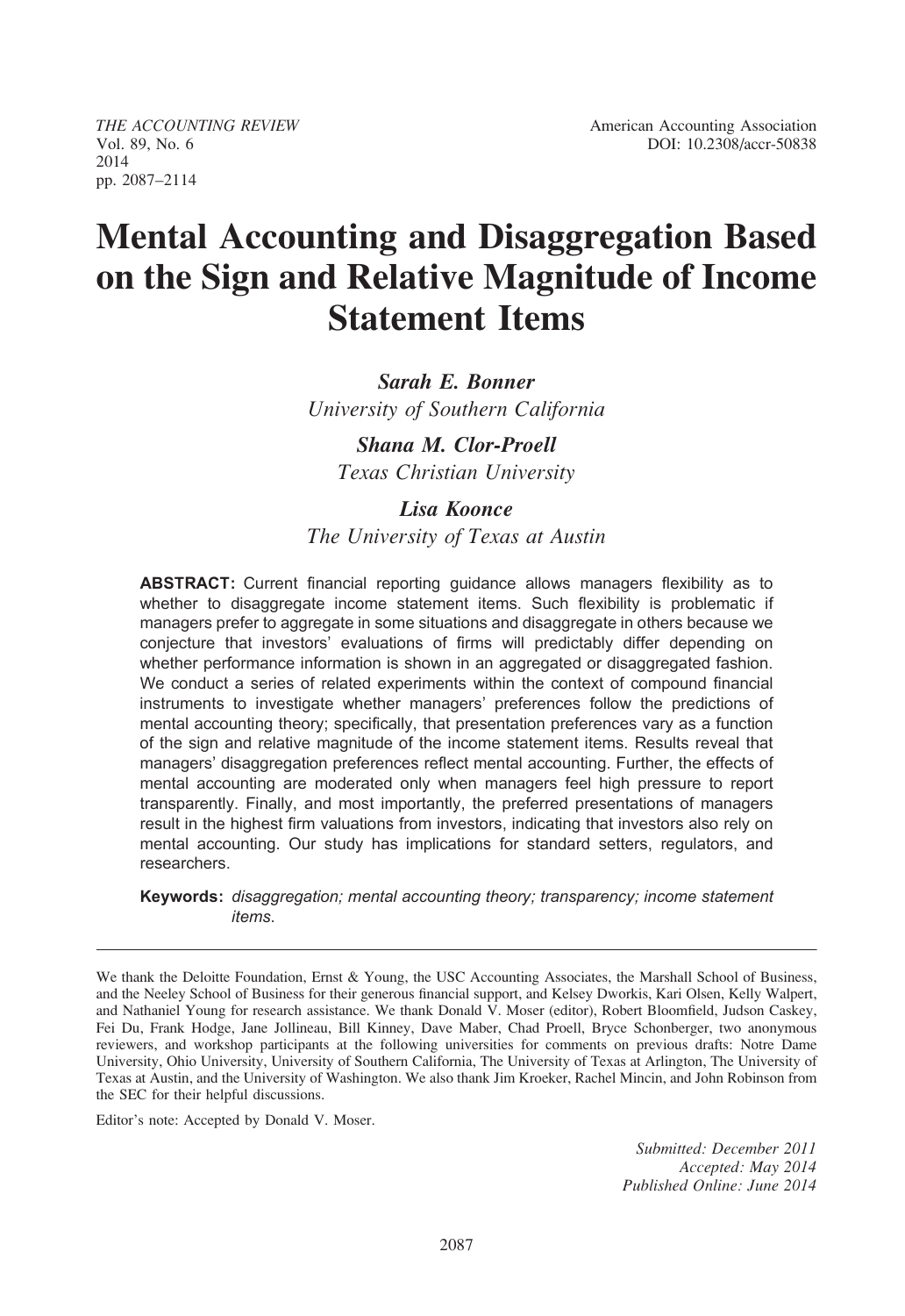# I. INTRODUCTION

fundamental issue in financial reporting is determining whether and how to disaggregate<br>income statement items (Chartered Financial Analyst [CFA] Institute 2007; Deloitte 2010;<br>Financial Accounting Standards Board [FASB]/I income statement items (Chartered Financial Analyst [CFA] Institute 2007; Deloitte 2010; Financial Accounting Standards Board [FASB]/International Accounting Standards Board [\[IASB\] 2009](#page-26-0)). We define disaggregation as separately presenting the underlying components of one or more items in the financial statements. Investors have expressed a desire for disaggregated information because they view it as more transparent [\(Barth and Schipper 2008](#page-25-0); Financial Accounting Standards Advisory Council [FASAC] 2013), and standard setters and market regulators have voiced concerns about the variation in income statement disaggregation across firms [\(Desroches 1998](#page-26-0); [Tjon-Hing 2006;](#page-27-0) FASB/IASB 2010).<sup>1</sup> Such variation in presentation exists because there is little reporting guidance regarding income statement disaggregation, giving managers flexibility as to whether to aggregate or disaggregate.<sup>2</sup> Such flexibility is problematic if managers prefer to aggregate in some situations and disaggregate in others—based on which presentation makes the firm look more favorable—because we conjecture that investors' evaluations of firms will differ depending on whether performance information is shown in an aggregated or disaggregated fashion.

Our study has three purposes. First, we posit and experimentally test our conjecture that managers' disaggregation preferences will systematically vary depending on the sign and relative magnitude of the income statement items. That is, we posit their preferences will be consistent with mental accounting ([Thaler 1985,](#page-27-0) [1999](#page-27-0)). Drawing on the S-shaped value curve of prospect theory, mental accounting theory indicates that whether aggregation or disaggregation is preferred depends on whether items are gains or losses and their corresponding relative magnitudes. In brief, it posits that if the utility of aggregating two or more items exceeds that of disaggregating them, individuals will prefer to combine them into one "mental account" (aggregate them on the income statement). Otherwise, they will prefer to keep items in separate ''mental accounts'' (disaggregate them on the income statement). Overall, managers will then favor the aggregated or disaggregated presentation based on which has a higher utility.<sup>3</sup> Second, we also examine whether pressure to report transparently—an important institutional feature that is desired by investors—moderates the effects of mental accounting on managers' preferences. Third, we test whether investors' valuation judgments are systematically affected by aggregated versus disaggregated presentations. That is, we address the question of whether and how managers' presentation preferences matter.

Our study is important for several reasons. First, if managers' reporting choices are consistent with those predicted by mental accounting theory in that they prefer presentations that yield the most favorable evaluation of the firm, then regulators will glean insights from our study about the types of income statement items for which managers may choose aggregated versus disaggregated reporting and, thus, how investors may be affected. Such insights about the unintended consequences of the current flexibility in the disaggregation decision also will be useful to standard setters as they continue to struggle with the cost/benefit trade-offs associated with different types of financial statement presentations [\(FASB/IASB 2009](#page-26-0)). Specifically, we investigate one

mental accounting, most of the prior research on mental accounting in other domains, such as marketing, strongly suggests that people are strategic in using it (e.g., [Kivetz 1999,](#page-26-0) 262; [Thaler 1999,](#page-27-0) 190). We argue that the effects we document in our domain are meaningful irrespective of whether they are strategic or unintentional on the part of managers.



<sup>&</sup>lt;sup>1</sup> Our discussions with current and former Securities and Exchange Commission (SEC) staff, including the chief accountant, also confirm their strong desire to gain a better understanding of this important issue.

<sup>&</sup>lt;sup>2</sup> Among the few exceptions, SEC Regulation S-X requires firms to show revenues from different activities if those revenues equal or exceed 10 percent of total revenues. <sup>3</sup> Although our study does not systematically address whether managers strategically or unintentionally engage in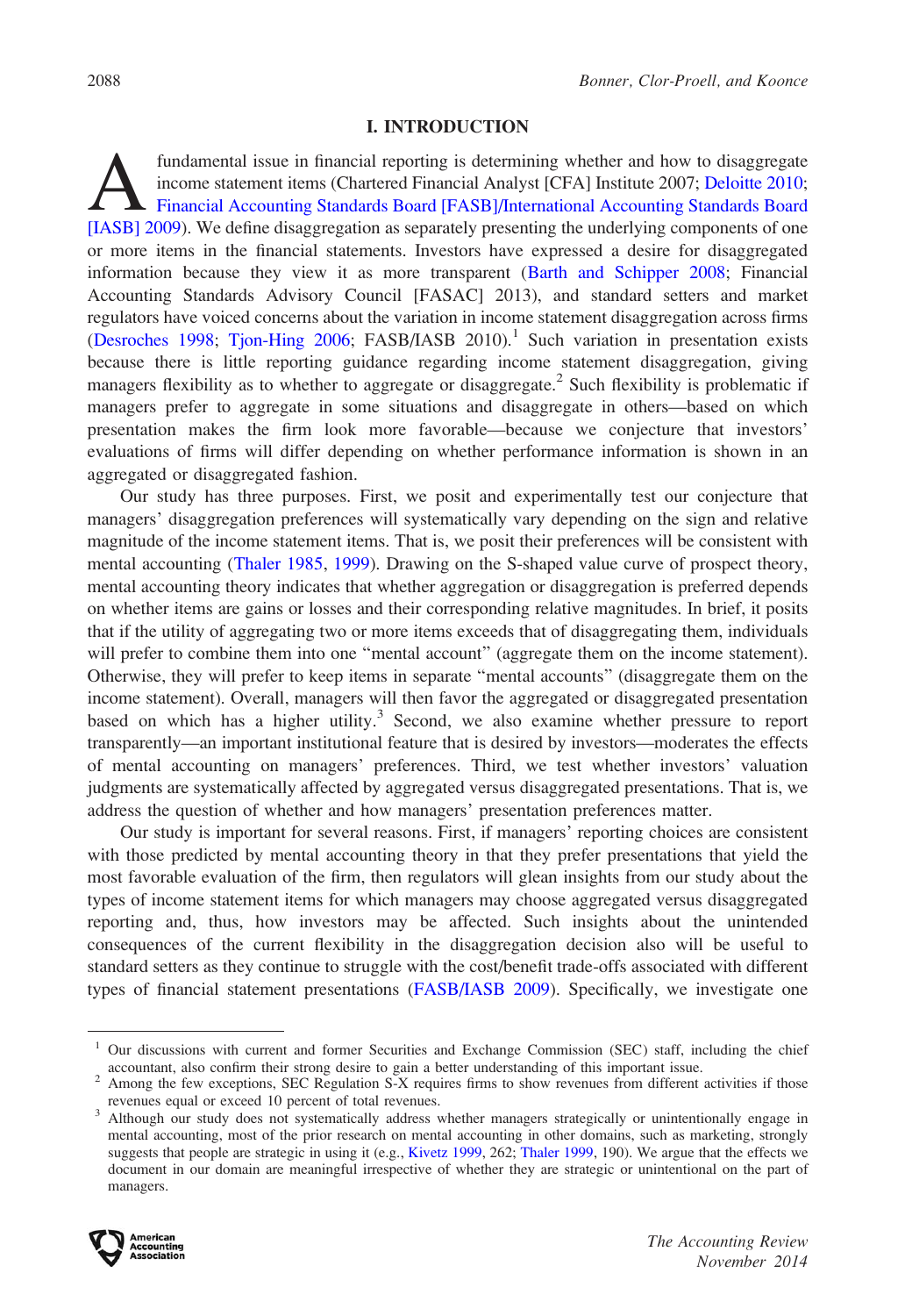important consequence of such reporting flexibility—namely, whether investors render different evaluations of the firm depending on whether given income statement items are aggregated or disaggregated. Although our study does not (and cannot) answer the normative question of whether aggregation or disaggregation should be mandated for the effective functioning of the capital markets [\(Schipper 1994](#page-27-0)), it does provide systematic, scholarly input to standard setters and regulators when they deliberate this important issue.

Second, although mental accounting theory has been shown to be applicable in areas besides financial reporting, it is unclear whether we will observe it in the financial reporting domain where other institutional pressures, such as that for transparent reporting, are present ([Barth and Schipper](#page-25-0) [2008\)](#page-25-0). By investigating the potential influence of mental accounting theory both in the absence and presence of this important institutional feature, we provide a meaningful test of its boundary conditions, thereby contributing both to accounting knowledge and to mental accounting theory. That is, we investigate the extent to which pressures to report transparently moderate the effects of the sign and magnitude of income statement items on managers' disaggregation preferences.

To examine these issues, we conduct a series of related experiments in the setting of compound financial instruments (i.e., callable and puttable bonds) and fair value accounting. For a given interest rate shock, the income statement consequences for such instruments typically consist of one gain and one loss and vary in their magnitudes depending on the instrument and direction of the interest rate change.<sup>4</sup> Thus, in the first two experiments, we are able to vary the sign of the aggregated item (i.e., net gain or net loss) and the relative magnitudes of the underlying components. We ask M.B.A. student participants in the role of managers about the strength of their preferences for the two possible reporting alternatives of aggregated versus disaggregated presentations and also about how they believe investors will react to each of these alternatives. In the third experiment, we examine the extent to which the effects of sign and relative magnitude on managers' preferences is robust to transparency pressure. Specifically, Experiment Three examines whether managers given explicit information about the valuation benefits of transparency are less likely to exhibit mental accounting. Finally, Experiment Four examines whether managers' choices to aggregate or disaggregate influence investors' judgments about firm valuation. In this way, we examine whether different reporting presentations systematically influence investors' evaluations of firms in ways that are consistent with mental accounting. We seek to determine whether mental accounting matters to investors who use financial reports.

Experimental results support our predictions. In our first two experiments, we observe that when fair value changes result in either a small or large net gain, managers generally prefer to aggregate the underlying gain and loss so as to report a net gain. In contrast, when fair value changes result in a net loss, managers' preferences depend on the relative magnitudes of the underlying components. When the net loss is comprised of a large loss and a small gain, managers prefer disaggregation. However, when the net loss is comprised of a large loss and a large gain, they are equally likely to prefer disaggregation and aggregation. These results indicate that managers' preferences are consistent with mental accounting.

Results from the third experiment show that the provision of explicit information to be transparent only partially overrides mental accounting-based preferences. Specifically, in situations

<sup>4</sup> We focus on compound financial instruments and their fair value changes for several reasons. First, the issue of disaggregation in the context of compound financial instruments has been a source of debate and discussion among regulators and standard setters ([Deloitte 2010](#page-25-0); [Fields 2009\)](#page-26-0). Second, using this setting allows us to systematically vary the relative magnitudes of the underlying gains and losses. Third, the setting also allows us to hold constant factors that are not our focus, but may influence firms' financial statement disaggregation decisions for other types of income statement items, such as the persistence and materiality of gains and losses and their effects on key subtotals and benchmarks [\(Heitzman, Wasley, and Zimmerman 2010](#page-26-0); [Riedl and Srinivasan 2010;](#page-27-0) [Schrand and Walther 2000](#page-27-0)).

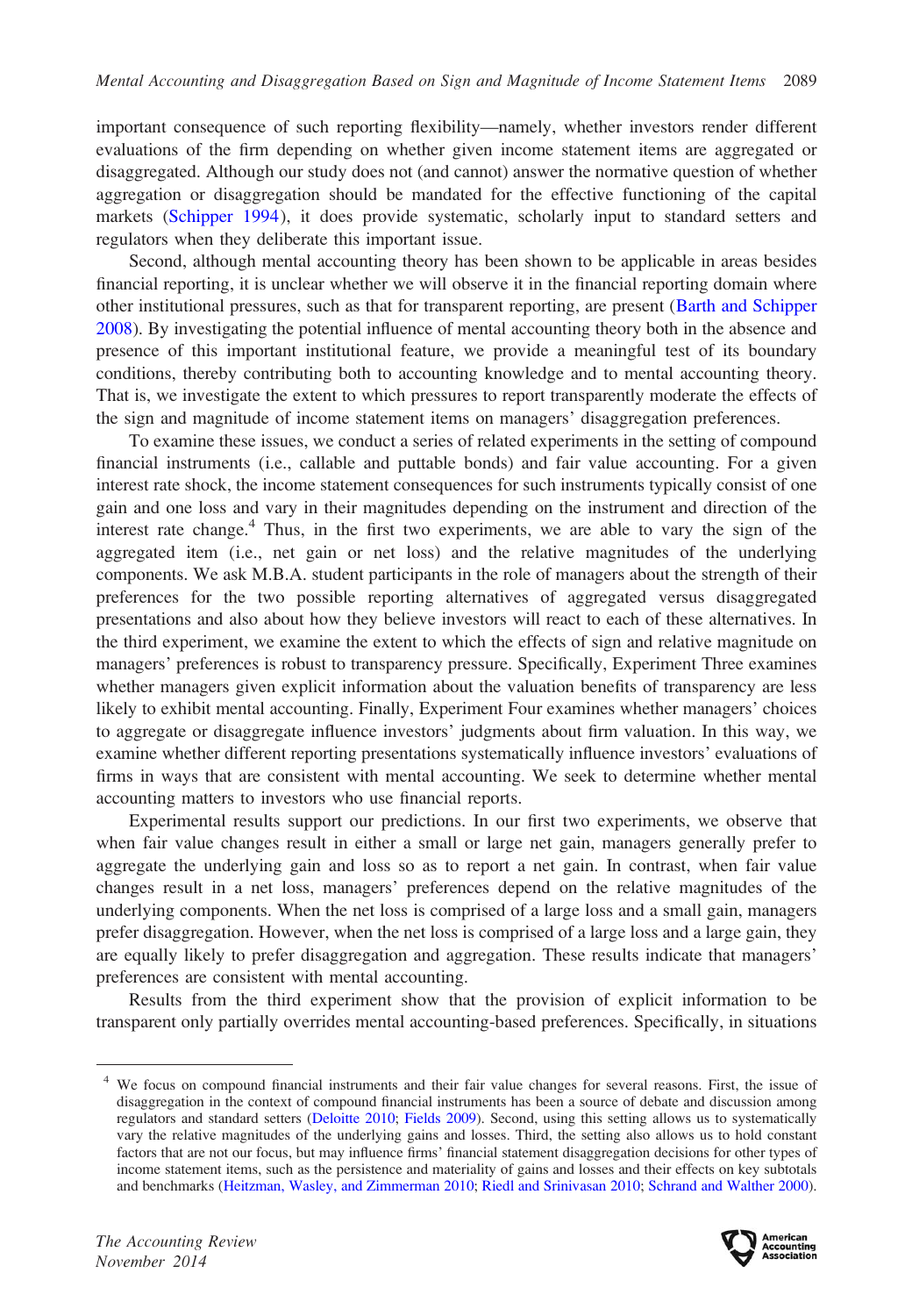where the directional predictions of mental accounting and transparency differ, our results show no average preference for aggregating or disaggregating the items. Although this result could imply that the forces of mental accounting and transparency offset each other, an additional analysis reveals the sensitivity of this conclusion to how strongly managers feel the manipulated pressure to report transparently. Those who feel less pressure continue to exhibit preferences that are consistent with mental accounting, but those who feel more pressure to be transparent consistently disaggregate. Overall, these results suggest that mental accounting preferences can be moderated by information about the benefits of transparency, depending on how sensitive individual managers are to this information. Across all three experiments, our results also show that managers generally believe that investors will be even more inclined to think in mental accounting terms than the managers do.

In our final experiment, we find that managers' reporting preferences do, indeed, have consequences for investors. Investors' views about a firm's value are systematically influenced by whether net gains and losses are disaggregated on the income statement, even though we provide investors with the underlying gain and loss information. These results are not only consistent with mental accounting, but also with how managers believe investors will react. Further, these results confirm that managers' mental accounting preferences for aggregation versus disaggregation systematically affect the judgments of investors, an important group of market participants.

Our paper has implications for standard setters, regulators, and researchers. For standard setters, our study provides rigorous empirical evidence suggesting that the current flexibility in financial reporting has unintended consequences for investors. That is, managers systematically prefer aggregation in some cases, but disaggregation in others, and investors react differently to aggregated and disaggregated presentations. These results suggest the need for standard setters to reconsider mandating guidance about disaggregation ([FASB/IASB 2009](#page-26-0)).<sup>5</sup> Although our study cannot address whether aggregation or disaggregation is superior, it does suggest that an important downside of the current flexibility is that, without financial reporting guidance on disaggregation, managers' preferences will vary in a predictable fashion depending on the sign and magnitude of the items. In turn, these preferences influence investors in a predictable fashion.

Regulators also should be interested in the finding that investors react differently to the same economic transaction depending on whether the underlying gains and losses are aggregated or disaggregated by managers. Given regulators' concerns about investor protection [\(SEC 2013\)](#page-27-0), these results provide insights regarding the factors that affect managers' presentation choices and how investors are likely to react differently to varying presentations. Accordingly, regulators should be better equipped to understand how the reporting choices by managers can influence investors' firm valuation judgments.

Finally, our paper provides a theoretical basis for understanding preferences for aggregation versus disaggregation on the income statement that is new to this domain. Prior research has identified other determinants of managers' choices regarding whether to aggregate or disaggregate, such as the persistence and materiality of items [\(Riedl and Srinivasan 2010;](#page-27-0) [Heitzman et al. 2010](#page-26-0)), whether proprietary costs are of concern ([Harris 1998\)](#page-26-0), and the levels of key subtotals and benchmarks ([McVay 2006;](#page-26-0) [Schrand and Walther 2000](#page-27-0)). We add to this

<sup>&</sup>lt;sup>5</sup> Although both the FASB and IASB consider the issue of disaggregation to be important and have previously proposed a potential standard on this topic in the financial statement presentation project, this initiative has stalled due to several concerns, including the potential implementation costs associated with more disaggregation in the financial reports and concerns about user benefits [\(FASB 2009\)](#page-26-0). A recent survey by the Financial Accounting Standards Advisory Council survey [\(FASAC 2013\)](#page-26-0) indicates the continued interest in such a project.

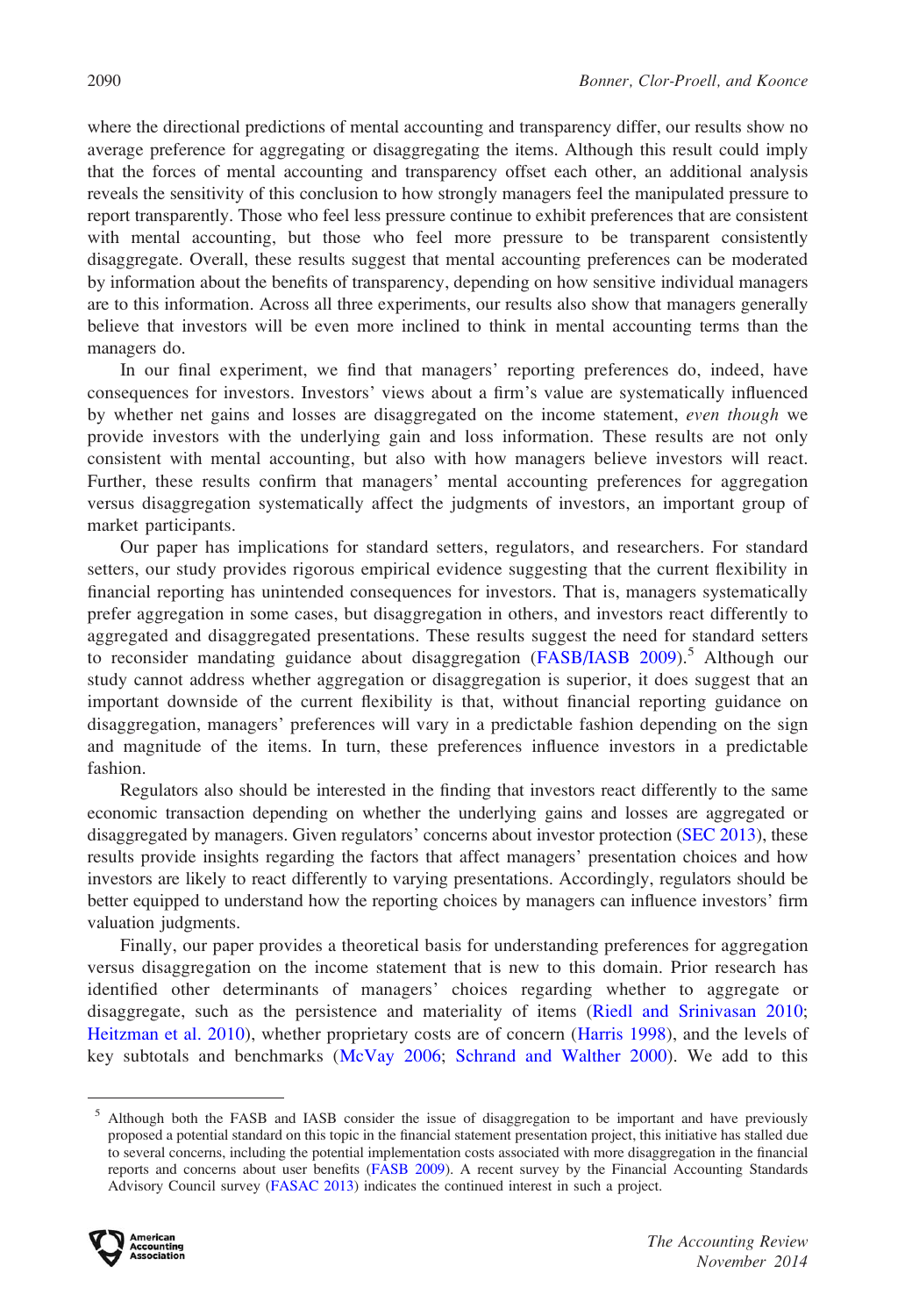literature by identifying perhaps even more fundamental factors in the form of the sign and magnitude of the components of income statement items that determine whether managers will present results in an aggregated or disaggregated manner. In other words, mental accounting is a powerful theory to apply to financial reporting because it can allow researchers to make predictions across a wide variety of income statement items. Further, our study may allow researchers to understand previously unexplained findings, such as [Riedl and Srinivasan's](#page-27-0) [\(2010\)](#page-27-0) finding that firms are more likely to disaggregate special items when their aggregated effect results in a net loss rather than a net gain. Finally, our results show that those who felt relatively greater pressure to be transparent in their reporting were not susceptible to mental accounting, a finding that extends the basic insights of this theory. Further, we find that individual managers vary in their sensitivity to transparency pressure, indicating that future research on the effects of individual manager characteristics (e.g., [Bamber, Jiang, and Wang](#page-25-0) [2010](#page-25-0)) on income statement disaggregation preferences would be fruitful.

Section II describes the related accounting literature and presents theoretical arguments in support of our predictions. Sections III through VI describe our experiments and their results. Section VII presents our conclusions.

# II. BACKGROUND AND HYPOTHESES

#### Disaggregation and Mental Accounting

Disaggregation is an important and pervasive issue in financial reporting (CFA Institute 2007; [Deloitte 2010](#page-25-0); FASB/IASB 2009; [Schipper 2007](#page-27-0)). We define disaggregation as separately presenting the underlying components of one or more items in the financial statements. In some circumstances, accounting guidance indicates when to aggregate or disaggregate. For example, when a seller has (does not have) inventory risk, it must disaggregate (aggregate) revenues and cost of sales on the income statement [\(FASB 2012,](#page-26-0) ASC 605-45-45). However, in most situations, accounting standards are silent on the disaggregation issue. For example, whether to separately report, i.e., disaggregate, gains and losses on asset sales or early debt extinguishment is not prescribed by accounting standards. Accordingly, some firms separately report such gains and losses, while others aggregate them with other income statement line items. In sum, there is wide variation in the extent to which firms choose to aggregate or disaggregate information in their financial reports [\(American Institute of Certified Public Accountants \[AICPA\] 2011;](#page-25-0) [Glaum, Street,](#page-26-0) [and Vogel 2005;](#page-26-0) [Wallace 2003](#page-27-0)).

As noted previously, prior research has examined factors that affect managers' disaggregation choices for income statement items such as the persistence and materiality of those items ([Riedl and](#page-27-0) [Srinivasan 2010;](#page-27-0) [Heitzman et al. 2010\)](#page-26-0), proprietary costs ([Harris 1998\)](#page-26-0), and the levels of key subtotals and benchmarks ([McVay 2006](#page-26-0); [Schrand and Walther 2000\)](#page-27-0). In contrast, we hold constant these factors and investigate the more fundamental effects of the sign and relative magnitude of the components of income statement items on managers' presentation choices and investors' reactions to aggregated versus disaggregated presentations.

Our investigation relies on mental accounting theory, which makes specific predictions about how sign and magnitude systematically affect individuals' preferences for aggregated or disaggregated information. In the case of the income statement, it addresses whether individuals have preferences about whether sets of transactions or economic events are presented as a single line item or multiple line items on the income statement. The theory proposes that individuals code financial events as gains or losses, categorize the coded gains or losses into either one mental account or multiple mental accounts, and then evaluate the utility of the single mental account versus the combined utility of the multiple mental accounts according to the prospect theory value

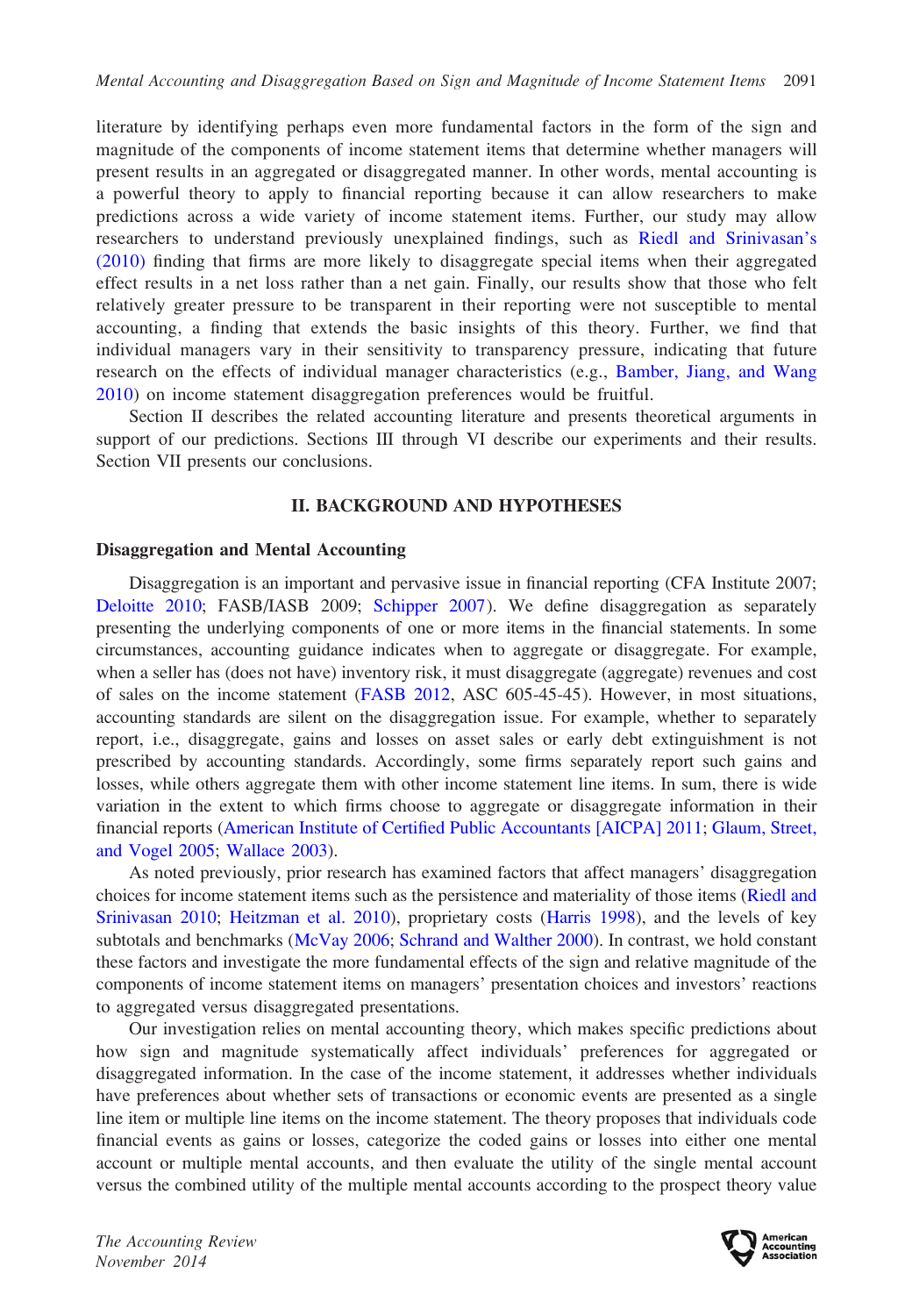FIGURE 1 Prospect Theory Value Function



function [\(Thaler 1985](#page-27-0), [1999\)](#page-27-0).<sup>6</sup> As shown in Figure 1, the value function has several important features. It is defined over gains and losses rather than over total wealth. Further, it is S-shaped, being concave for gains and convex for losses, and it is steeper for losses than for gains, reflecting loss aversion.

While prospect theory addresses the evaluation of single outcomes, such as an individual's reaction to a \$500 gain, mental accounting is concerned with multiple outcomes. Mental accounting addresses issues such as whether individuals would rather combine a \$500 gain and a \$400 loss into one mental account or consider them as two separate accounts. This choice matters because an individual's utility will differ depending on whether the two events are evaluated separately or first combined and then evaluated, as summarized below. In the case of the income statement, an individual would compare the utility of one line item that combines gains and/or losses to the combined utility of multiple line items that separate gains and/or losses.

<sup>6</sup> On the income statement, items are already coded as gains and losses, so individuals do not need to engage in the first step. Gains and losses in prospect theory refer to positive and negative changes in wealth from a given reference point, which can be zero, as in financial reporting [\(Kahneman and Tversky 1979](#page-26-0)). Further, these gains and losses are typically monetary, but also could be non-monetary, such as gains in the form of Christmas presents and losses in the form of lives lost to disease.

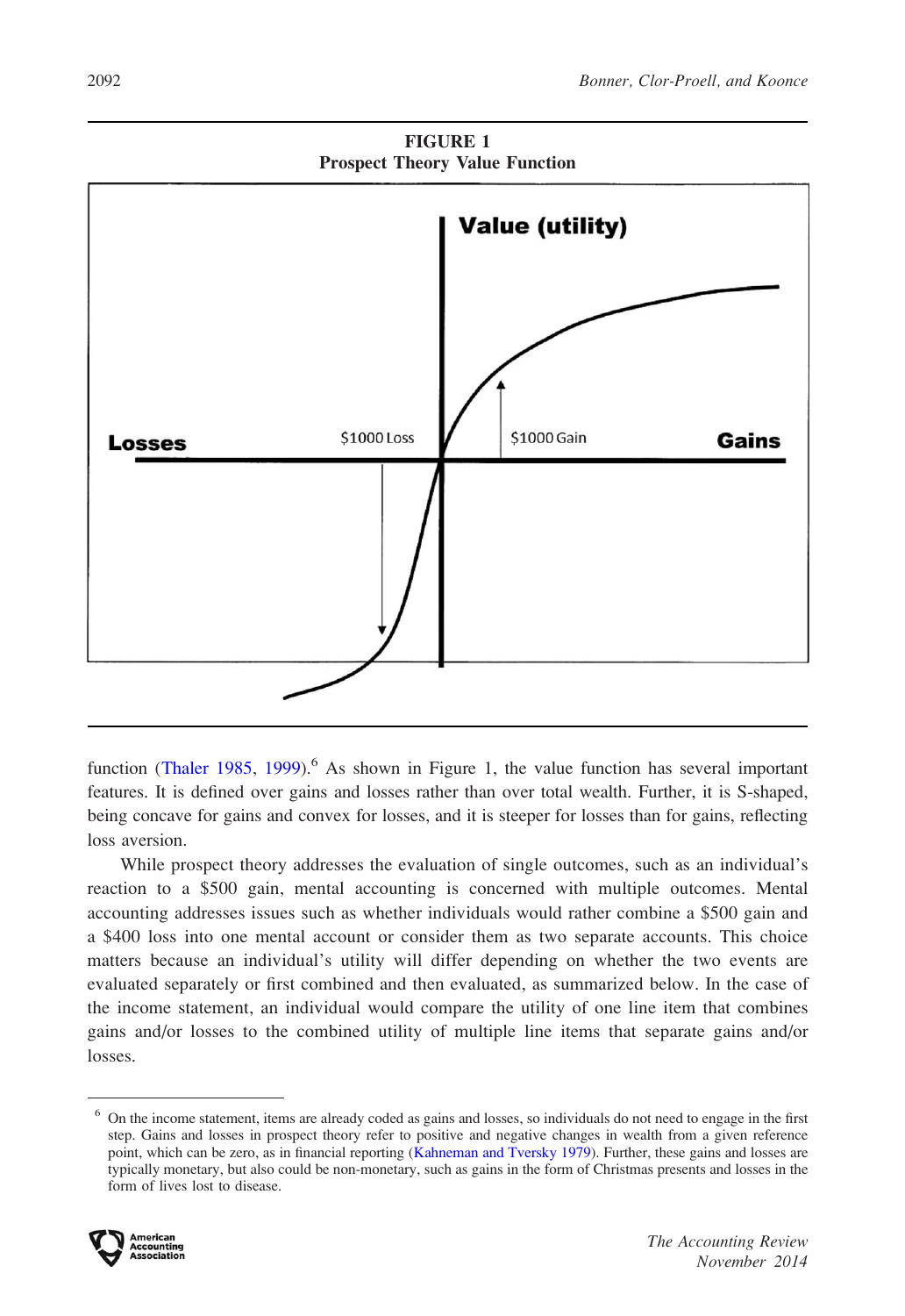Based on the prospect theory value curve, mental accounting theory predicts that individuals will prefer to aggregate an overall loss comprised of multiple smaller losses. The convexity of the value function in the loss domain causes the disutility from the combined loss to be less than the total disutility from the multiple individual losses. Conversely, individuals will prefer to disaggregate an overall gain comprised of several gains because of the concavity of the value function over gains. The total utility from the multiple individual gains will exceed the utility derived from combining the individual gains into one larger gain.

Turning to mixed gains and losses, mental accounting theory predicts that individuals will prefer to aggregate gains and losses that combine to form an overall gain. Because the slope of the function is steeper in the loss domain, the disutility from separately showing a loss is greater than the added positive utility that comes from showing a larger gain. In contrast, when gains and losses combine to form an overall loss, mental accounting theory's predictions depend on the size of the underlying gains and losses. When an overall loss is comprised of a large loss and a relatively small gain, often called a ''loss with a silver lining,'' individuals will prefer disaggregation. However, as discussed by [Thaler \(1985](#page-27-0), [1999](#page-27-0)), as the size of the gain increases relative to the size of the loss, preferences for aggregated or disaggregated reporting are sensitive to the specific shape of an individual's value function [\(Abdellaoui, Bleichrodt, and Paraschiv](#page-25-0)  $2007$ ), making it difficult to make on-average predictions in this setting.<sup>7</sup> Accordingly, researchers generally do not make directional predictions for small net loss situations (e.g., [Linville and Fischer 1991](#page-26-0)).

#### Managers' Presentation Preferences without Transparency Pressure

We first test whether managers behave in a fashion consistent with mental accounting theory. We do so within the context of compound financial instruments (i.e., puttable and callable bonds) and fair value accounting. These compound instruments have embedded derivatives in the form of written put options and purchased call options, whose fair values move, in response to an interest rate change, in an opposite direction to that of the underlying bond. Further, because the embedded derivatives are option contracts, the offsetting fair value amounts are not symmetric because of time value degradation on the option. Thus, these instruments enable us to study four mixed gain and loss situations—small net gain, large net gain, small net loss, and large net loss—thereby testing the robustness of the theory. Figure 2 summarizes these ideas, which also are described in more detail below.

Turning first to the puttable bond setting, interest rate changes create fair value gains and losses, which yield either an aggregate small net gain or large net loss. Based on mental accounting theory, managers should prefer to aggregate the components of the small net gain because separately reporting the large loss creates extreme disutility, as shown in Figure 2, Panel A. In contrast, when there is a large net loss, similar to the ''silver lining'' example described earlier and shown in Figure 2, Panel B, mental accounting theory predicts that managers will prefer to report in a disaggregated fashion.

Next, for callable bonds, interest rate changes create fair value gains and losses, which yield either an aggregate large net gain or small net loss. Given the shape of the value function, mental accounting theory predicts that managers will prefer to report the aggregated net gain to avoid the

<sup>&</sup>lt;sup>7</sup> The specific shape of the value function depends on the degree of concavity in the gain domain, the degree of convexity in the loss domain, and the extent of loss aversion (i.e., the difference in slopes across the gain and loss domains). When the size of a gain increases relative to the size of a loss, variation in these parameters can influence whether aggregation or disaggregation is preferred. In most cases where the size of a gain increases relative to the size of the loss, though, variation in the parameters nevertheless leads to a preference for aggregation about as often as a preference for disaggregation. We thank an anonymous reviewer for this insight.

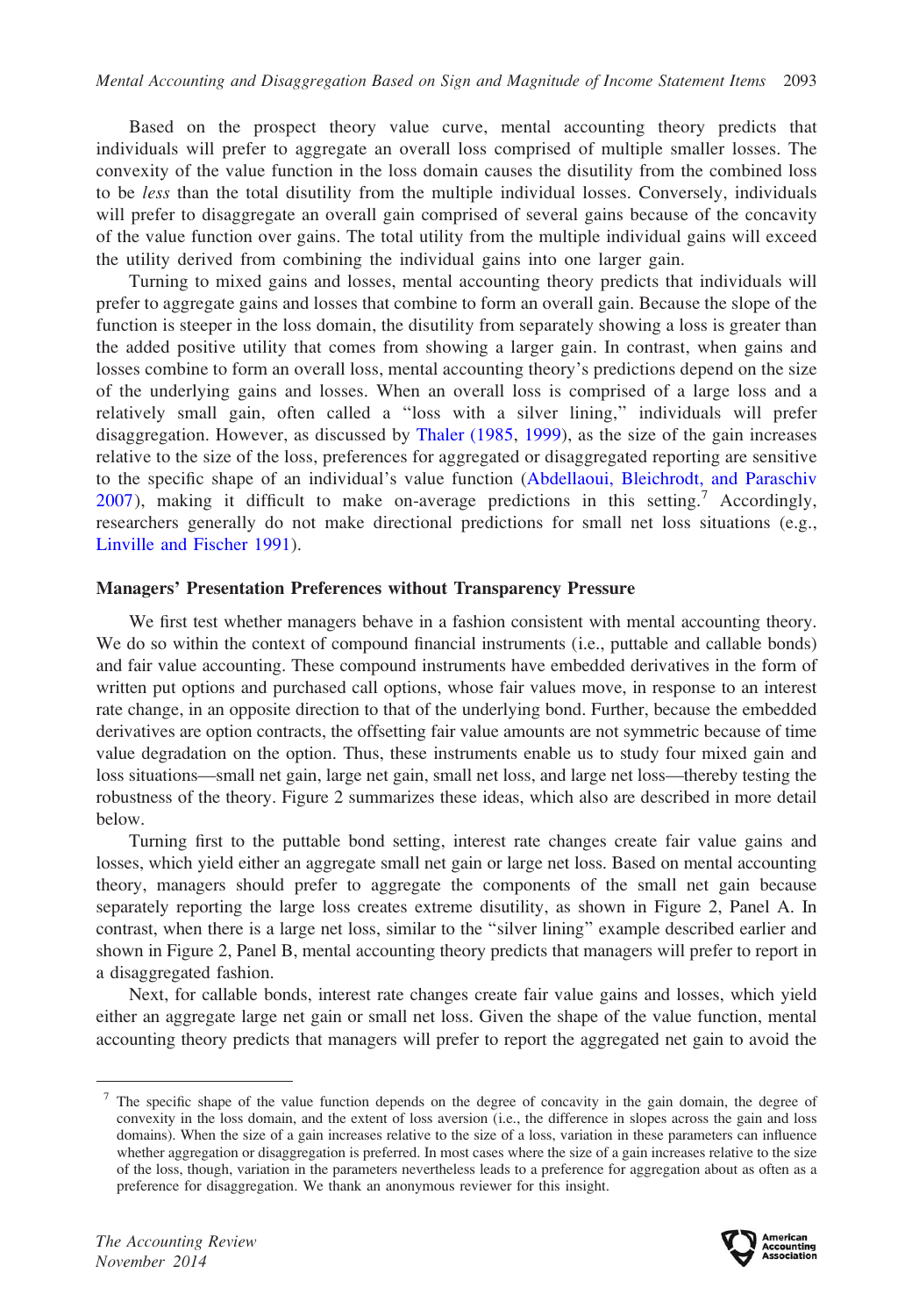FIGURE 2 Mental Accounting Predictions for Mixed Gains and Losses

# Panel A: Small Net Gains



Panel B: Large Net Loss



(continued on next page)

large disutility from separately reporting a loss, as shown in Figure 2, Panel C. In contrast, when there is a small net loss comprised of an underlying loss and gain of relatively similar sizes, it is difficult to make a prediction because preferences are sensitive to the specific shape of an individual's value function, as shown in Figure 2, Panel D and discussed in footnote 7. Thus, we expect that managers in this circumstance will be as likely to prefer aggregation as disaggregation.<sup>8</sup>

The underlying logic for puttable and callable bonds is as follows: For puttable bonds, when interest rates increase, the firm experiences a large gain on the bond liability and a relatively large loss on the option because investors will want to redeem the debt. In contrast, when interest rates decrease, a significantly larger loss occurs on the bond than the gain that occurs on the put option because of time value degradation. For callable bonds, when rates increase, a large net gain occurs because a large fair value gain on the bond occurs, but a relatively small time value loss occurs on the option because the issuer would not want to call the debt. In contrast, when interest rates decrease, there will be a relatively large fair value gain on the option, and the bond itself will show a relatively large loss.

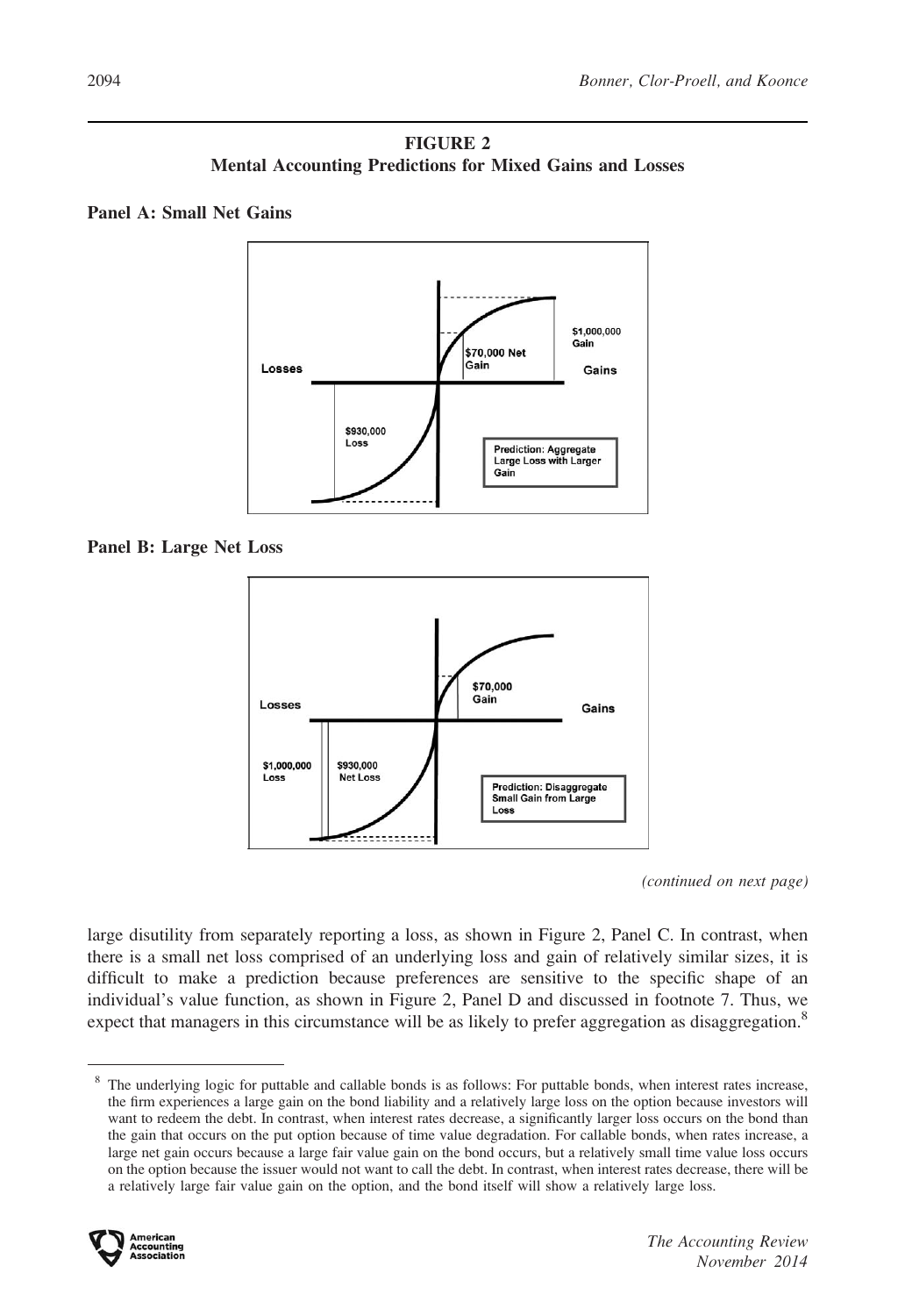# FIGURE 2 (continued)





#### Panel D: Small New Loss



#### Managers' Preferences with Transparency Pressure

The predictions of mental accounting theory for callable and puttable bonds are based on the individuals' reactions to the S-shaped value curve of prospect theory, with the utility being a function of the dollar amounts associated with gains and/or losses. A natural follow-on question concerns how other important considerations in financial reporting, such as reporting transparency, interact with the effects of the sign and relative magnitude of income statement items to affect the presentation preferences of managers. While there are several ways that firms can increase their reporting transparency, such as through salient placement within financial reports or through recognition rather than disclosure, one common mechanism is to disaggregate financial information ([Barth and Schipper 2008](#page-25-0)). Disaggregation leads to enhanced transparency because it more clearly reveals the underlying details of transactions.

Although research has documented a negative association between transparency and cost of capital ([Barth, Konchitchki, and Landsman 2013](#page-25-0)), not all firms are highly transparent in their disclosures. We examine mental accounting, one of many possible reasons for managers to perceive

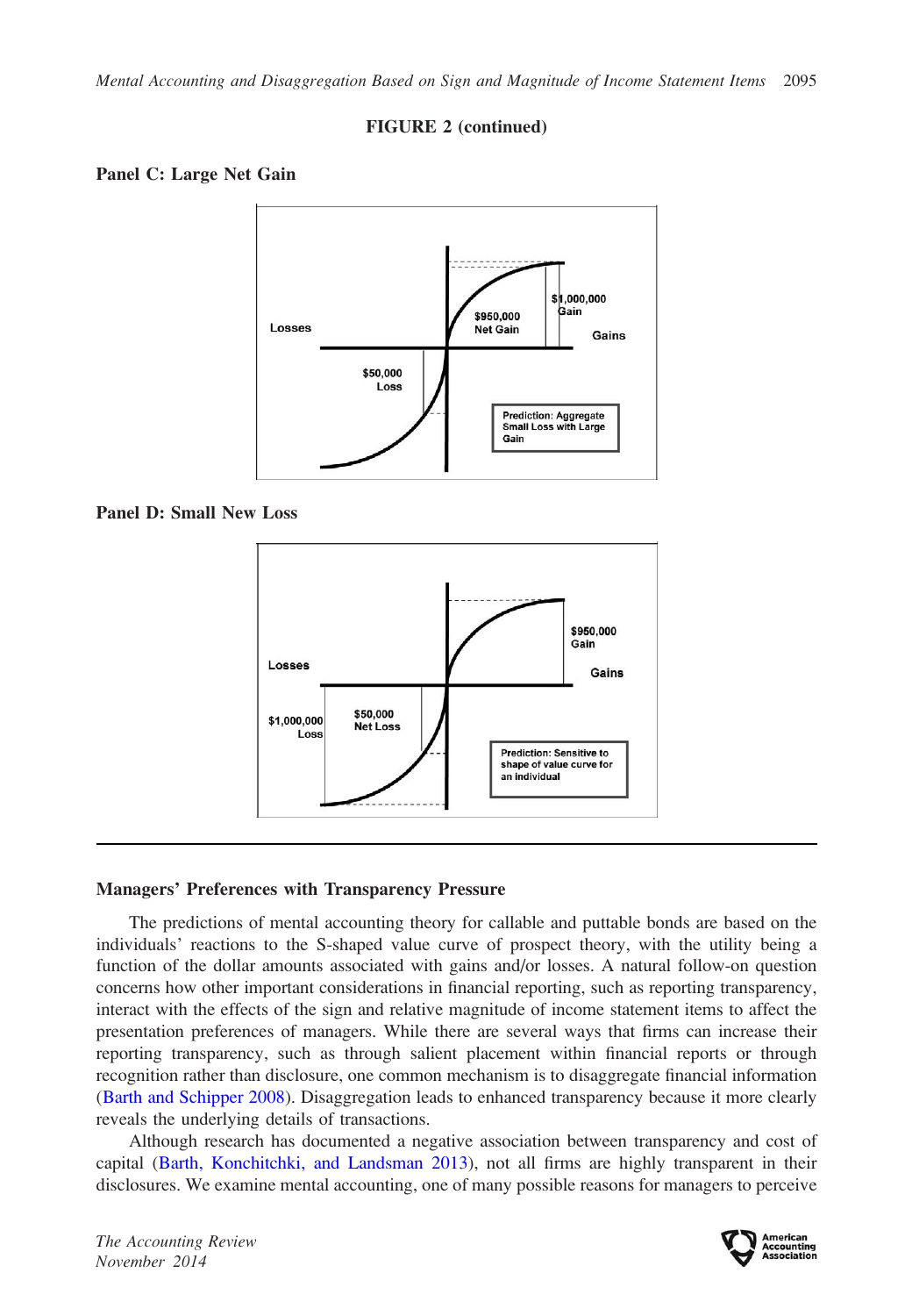greater benefits from something other than transparent reporting. We use the foregoing ideas to investigate whether managers' preferences for aggregation versus disaggregation, and their views about investors' valuation of the firm given their reporting choices, are sensitive to pressures to be transparent.

## Managers' Beliefs about Investors

While we predict that in the absence of transparency pressure, managers will behave in a manner consistent with the predictions of mental accounting theory, it is unclear whether they believe that investors who observe their reporting choices will behave in a similar manner. One line of research indicates that individuals expect that others are similar to themselves [\(Krueger 2007](#page-26-0)). This sort of social projection has been documented across many domains, as individuals tend to believe that others will have similar views about situations, events, or norms [\(Krueger 1998;](#page-26-0) [Van](#page-27-0) [Boven, Dunning, and Loewenstein 2000\)](#page-27-0). However, this social projection is typically strongest when "others" come from the same group as the decision maker [\(Robbins and Krueger 2005](#page-27-0)). Thus, managers may be more likely to project their preferences to other managers than to investors.

Another line of research shows that in domains where loss aversion is pertinent, individuals often underestimate others' loss aversion ([Polman 2012](#page-27-0); [Faro and Rottenstreich 2006](#page-26-0)). That is, individuals believe that others will react in a more muted fashion.<sup>9</sup> Therefore, it is unclear whether managers believe that investors' views will align with their own or whether they believe investors will be less likely to engage in mental accounting.

# Investors' Beliefs

We next examine whether investors are sensitive to aggregated versus disaggregated presentations. We consider whether the reporting preferences of managers matter to investors. On the one hand, it is possible that investors may not react differently to information that is aggregated versus disaggregated. As noted by [Thaler \(1999](#page-27-0), 185), if decision makers are presented with the underlying information, as they are in our setting, then the aggregated or disaggregated presentation of that information should not affect their judgments. On the other hand, mental accounting is likely to be a powerful cognitive force that affects investors, as well as managers. Indeed, [Thaler \(1999\)](#page-27-0) argues that because the value functions of individuals are neither linear nor symmetric over the domain of gains and losses, the manner in which gains and losses are presented to those decision makers could be influential. Accordingly, we use the puttable bond context to test whether investors react differently to aggregated versus disaggregated presentations.

#### Summary

To test the preceding ideas, we conduct four experiments. Experiments One and Two pertain to puttable and callable bonds, respectively, and investigate managers' preferences for aggregated versus disaggregated presentations and their beliefs about how investors will value the firm under different presentation alternatives. Experiment Three focuses on managers' presentation preferences for puttable bonds, but adds pressures for transparent reporting. This experiment also elicits data on managers' beliefs about investors. Finally, Experiment Four addresses whether

<sup>&</sup>lt;sup>9</sup> As noted earlier, our study does not address the issue of whether managers are unintentionally subject to mental accounting or strategically engage in mental accounting. Although prior research [\(Burgstahler and Dichev 1997](#page-25-0); [Degeorge, Patel, and Zeckhauser 1999](#page-25-0); [Schrand and Walther 2000\)](#page-27-0) suggests that managers are strategic in their choices to present information to investors, these studies were not designed to empirically distinguish between strategic and unintentional forces. Further, it is possible that both factors could be at work (e.g., [Hobson and](#page-26-0) [Kachelmeier 2005](#page-26-0)).

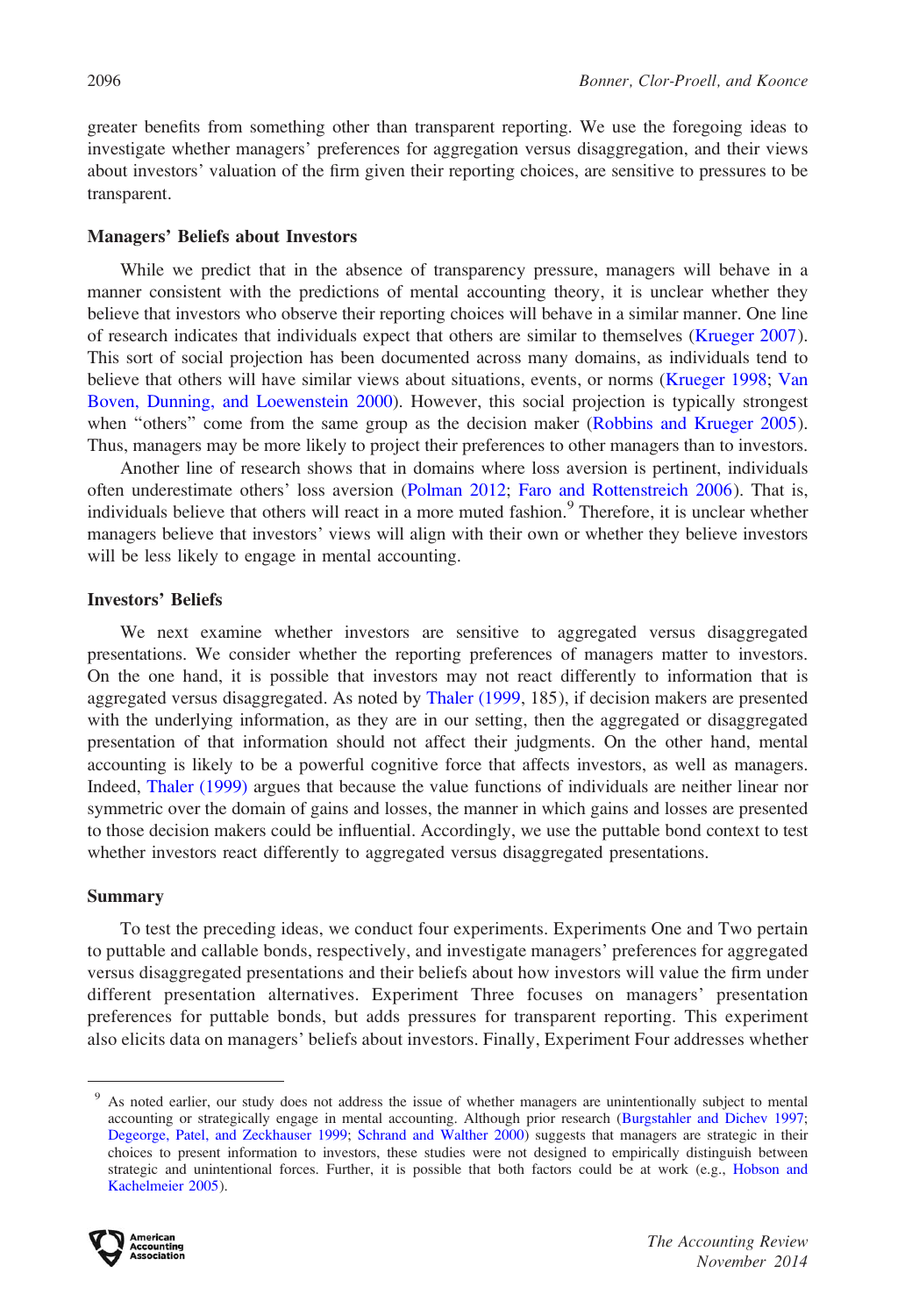investors' valuation judgments are affected by aggregated versus disaggregated income statement presentations.

# III. EXPERIMENTS ONE AND TWO

## Design and Participants

We discuss our first two experiments together because they are identical except for the financial instrument involved, and we conducted both experiments at the same time. Our first experiment investigates managers' preferences for disaggregation when fair value gains and losses from a puttable bond lead to either a small net gain or a large net loss. Our second experiment studies managers' preferences when fair value gains and losses from a callable bond lead to a large net gain or a small net loss.<sup>10</sup> Neither study includes information about transparency pressure.

Both experiments utilize a  $2 \times 2$  mixed design, crossing the net gain versus net loss outcome with disaggregated versus aggregated presentation. We manipulate the sign of the outcome between participants, and presentation within participants. All participants view two income statement presentation alternatives. The aggregated condition reports the net gain or net loss as one line item, while the disaggregated condition reports the components of the net gain or net loss as two separate line items. We manipulate presentation on a within-participants basis because it is generally extremely difficult for individuals to make evaluative judgments on an absolute basis ([Weber and](#page-27-0) [Johnson 2009\)](#page-27-0).

A total of 55 (56) M.B.A. students from two top-25 business schools participated in Experiment One  $(Two)^{11}$  Participants from each school were randomly assigned to the experimental conditions. The experiments took approximately ten minutes to complete. Participants had an average of five years of work experience. We chose to use M.B.A. students as participants in our experiment because they have a reasonable level of business knowledge without being more sophisticated than necessary to complete the experimental task. Thus, we follow the advice of [Libby, Bloomfield, and Nelson \(2002\)](#page-26-0), who caution against using professional subjects unless it is necessary to achieve the research goal.

#### Materials, Manipulations, and Dependent Measures

Participants in the experiments complete a paper-and-pencil task in which they assume the role of Chief Financial Officer (CFO). They are told that as part of the preparation of the financial statements, they must decide how to present the income statement information related to the company's fixed-rate bonds. The Experiment One materials explain to participants that these bonds have two underlying components—a written put option and a bond payable. The Experiment Two materials indicate that the bonds have two underlying components—a purchased call option and a bond payable. As CFO, participants must decide whether to show the fair value gain and loss associated with the bonds as one aggregated number (Alternative A) or to show the gain and loss separately (Alternative B). The materials then provide participants with the relevant excerpt from the income statement for each reporting alternative; the materials also note that all

at all universities where data were collected.



<sup>&</sup>lt;sup>10</sup> We use experiments to address our research questions for several reasons. First, experiments enable us to hold constant extraneous factors such as the underlying economics and type of financial instrument. Thus, we can focus on the relation between the sign and magnitude of financial statement items and managers' reporting preferences. Second, experiments allow us to examine conditions that may not exist in sufficient frequency in the real world, such as aggregation versus disaggregation of similar magnitudes of gains and losses from the same source and with the same persistence.<br><sup>11</sup> The use of human subjects in all experiments reported in this paper was approved by the Institutional Review Boards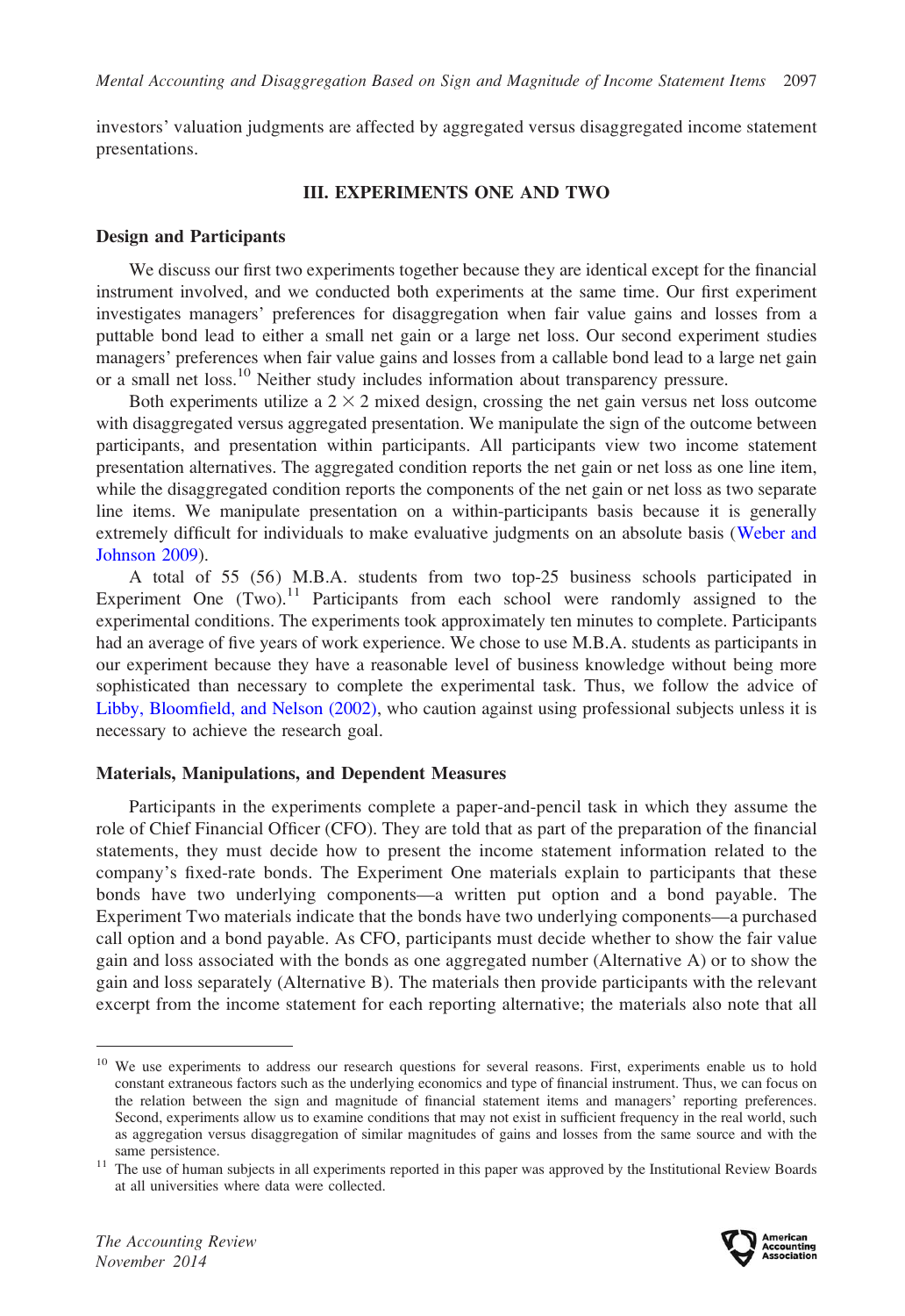amounts are material to the company. Panels A and B of Figure 3 show the actual amounts and presentations used.<sup>12</sup>

When designing our experimental materials, we made two key design choices. First, to ensure that participants believed that they had two viable reporting choices, we told them that both alternatives were acceptable under SEC and FASB reporting guidelines. Second, to avoid the two alternatives having different costs, we purposely did not set our study within a scenario involving transaction structuring. For example, we did not ask participants whether they would rather show disaggregated numbers by issuing a bond and then separately purchasing a call option, or show aggregated numbers by issuing a callable bond. The latter approach introduces confounding factors, such as differential costs between the two alternatives. One cost is monetary—two separate transactions are likely more costly to execute than one. Another cost includes revealing transaction structuring behavior that may be viewed as deceitful. Both design choices substantially improve the internal validity of our studies.

After reading the case, participants respond to two questions that are intended to measure managers' preferences for aggregation or disaggregation. We ask participants to rate (1) how desirable, and (2) how advantageous both Alternatives A and B are in terms of reporting the financial performance of the company. We elicit responses to both of these questions on 101-point scales, with endpoints of "not at all" (0) and "extremely" (100). For both questions, we instruct participants to place two slash marks on the scale—one that corresponds to their rating of Alternative A and another that corresponds to their rating of Alternative  $B<sup>13</sup>$  As expected, participants' responses to these two questions are significantly positively correlated in both experiments (both Pearson correlations  $= 0.46$ ,  $p < 0.01$ ). Thus, we average these two measures into one composite preference judgment.

After eliciting these two measures, we then ask managers to indicate how they believe investors would perceive the value of the company under Alternatives A and B (the aggregated and disaggregated presentations, respectively). We elicit responses to this question with a 101-point scale that has endpoints of "significantly reduces perceived value" (-50) and "significantly increases perceived value'' (50). Participants are instructed to place two slash marks on the scale—one that corresponds to their rating of Alternative A and another that corresponds to their rating of Alternative B.

#### Experiments One and Two Results

Panel A of Table 1 shows the preference judgments, by experiment, for each of the conditions. (We analyze and present the responses to the question asking managers about investors' beliefs in Section V of the paper.) Although our analysis is focused primarily on the simple main effects of aggregated versus disaggregated presentation within a particular outcome, we estimate an overall mixed-model analysis of variance (ANOVA) to obtain an appropriate mean-square error term for these simple main effect tests.<sup>14</sup> For completeness, we show in Panel B the overall analysis, as well as the resulting simple main effects.

provided them with an unrelated sample question and responses prior to the introduction of the main experiment.<br><sup>14</sup> Because the two simple main effects within a given experiment are, by definition, directionally different shows aggregation preferences and the other shows disaggregation preferences), the overall ANOVA will show a significant interaction in each experiment. Throughout the paper, all p-values are two-tailed.



 $12$  Because the valuations assigned to puts and calls are not symmetric, we were not able to use the same dollar amounts in Experiment Two as in Experiment One. However, we consulted with fixed-income professionals from two large banking firms to ensure that our materials were realistic with respect to (1) the relationship between the gain (loss) on the option and the loss (gain) on the bond in terms of relative size, and (2) the interest rate change necessary to generate the gains and losses reported on the income statement.

 $\frac{13}{13}$  The advantage of this approach is that we are able to obtain a measure of the degree to which one reporting alternative is preferred over the other. An alternative would have been to use a forced-choice question, but information about the degree of preference is not captured with such an approach. To ensure that participants understood our approach, we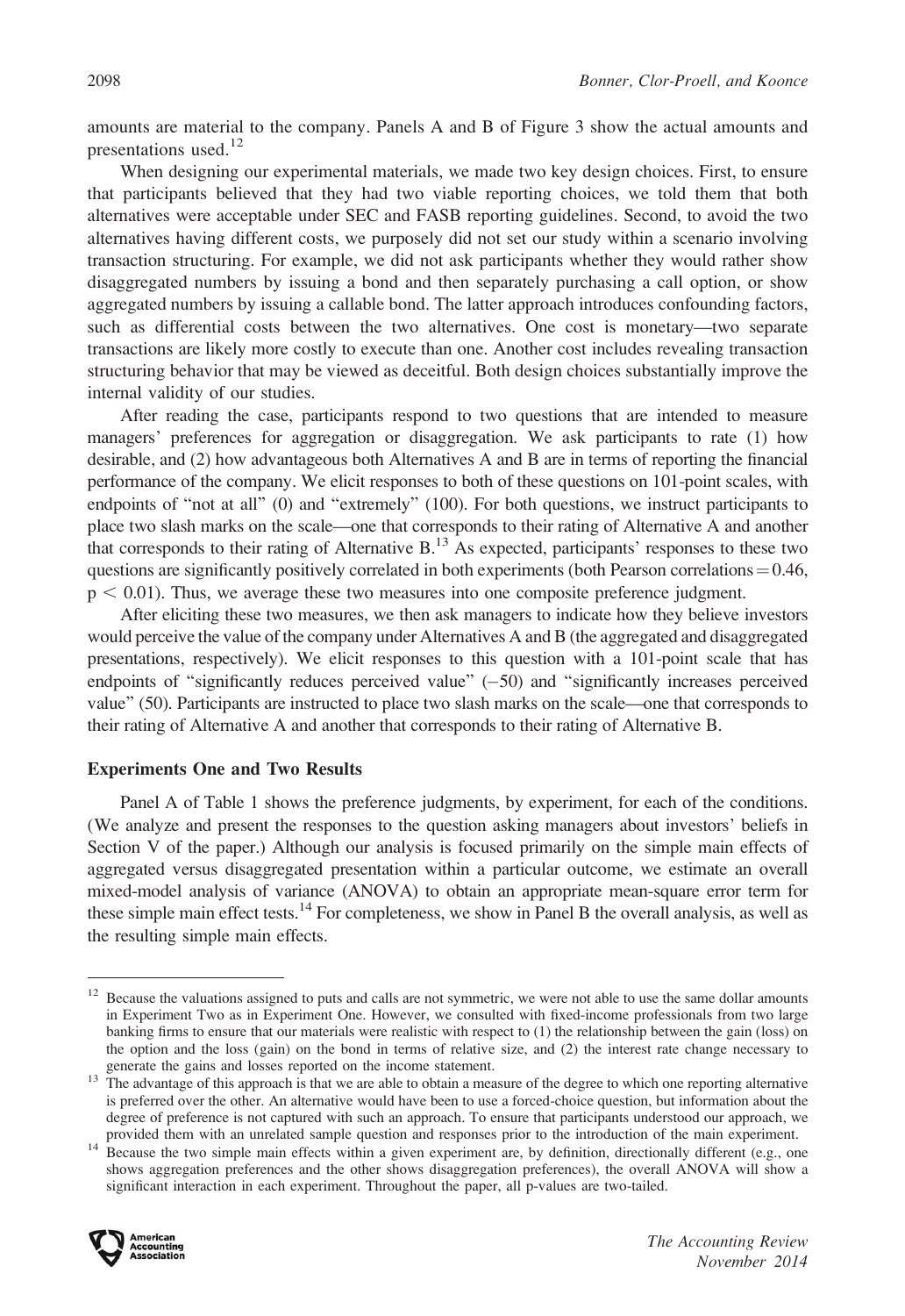| The Accounting Review |  |
|-----------------------|--|
| November 2014         |  |

|                                                   |                                                                                                               |                                                      | Alternative B | (S1,000,000)<br>\$70,000<br>Option Associated<br>Gain on the Put<br>Puttable Bond<br>with the Bond<br>Loss on the  |                                                                                                               |                                                      | Alternative B | (S1,000,000)<br>\$950.000<br>Option Associated<br>Gain on the Call<br>Callable Bond<br>with the Bond<br>Loss on the |                                                |                                              |                                                                                                                                                                                                                                                                                                                                                                                                                                                                                                                                                                                                                                                                                           |
|---------------------------------------------------|---------------------------------------------------------------------------------------------------------------|------------------------------------------------------|---------------|--------------------------------------------------------------------------------------------------------------------|---------------------------------------------------------------------------------------------------------------|------------------------------------------------------|---------------|---------------------------------------------------------------------------------------------------------------------|------------------------------------------------|----------------------------------------------|-------------------------------------------------------------------------------------------------------------------------------------------------------------------------------------------------------------------------------------------------------------------------------------------------------------------------------------------------------------------------------------------------------------------------------------------------------------------------------------------------------------------------------------------------------------------------------------------------------------------------------------------------------------------------------------------|
|                                                   | Panel A: Experiment One Stimuli (Income Statement Effects of Puttable Bond-Small Net Gain and Large Net Loss) | Large Net Loss Condition (interest rates decreasing) | Alternative A | $($ \$930,000)<br>Puttable Bond<br>Loss on the                                                                     | Panel B: Experiment Two Stimuli (Income Statement Effects of Callable Bond—Large Net Gain and Small Net Loss) | Small Net Loss Condition (interest rates decreasing) | Alternative A | ( \$50,000)<br>Callable Bond<br>Loss on the                                                                         |                                                | <b>Extremely High-Transparency Condition</b> | the underlying economics of the firm and are understandable to users. In<br>Your firm is well known for its financial reports that accurately portray<br>fact, the CFA Institute, a group that evaluates transparency and makes<br>result of your rating, your firm has enjoyed a lower cost of capital and<br>this information available to current and potential investors, has rated<br>objective is to be as transparent as possible in your financial reports<br>your firm an industry leader in transparent financial reporting. As a<br>lower stock price volatility for several years. Thus, as always, your<br>since higher transparency is important to the value of your firm. |
| Manipulations Used in Each Experiment<br>FIGURE 3 |                                                                                                               | Small Net Gain Condition (interest rates increasing) | Alternative B | (8930,000)<br>\$1,000,000<br>Option Associated<br>Loss on the Put<br>Puttable Bond<br>with the Bond<br>Gain on the |                                                                                                               | Large Net Gain Condition (interest rates increasing) | Alternative B | (\$50,000)<br>\$1,000,000<br>Option Associated<br>Loss on the Call<br>Callable Bond<br>with the Bond<br>Gain on the |                                                | <b>High-Transparency Condition</b>           | Thus, higher transparency in financial reports is important to the value of<br>transparency of firms' financial reports                                                                                                                                                                                                                                                                                                                                                                                                                                                                                                                                                                   |
|                                                   |                                                                                                               |                                                      | Alternative A | \$70,000<br>Puttable Bond<br>Gain on the                                                                           |                                                                                                               |                                                      | Alternative A | \$950,000<br>Callable Bond<br>Gain on the                                                                           | Panel C: Experiment Three-Transparency Wording |                                              | and makes this information available to current and potential investors.<br>The CFA Institute evaluates the<br>your firm.                                                                                                                                                                                                                                                                                                                                                                                                                                                                                                                                                                 |

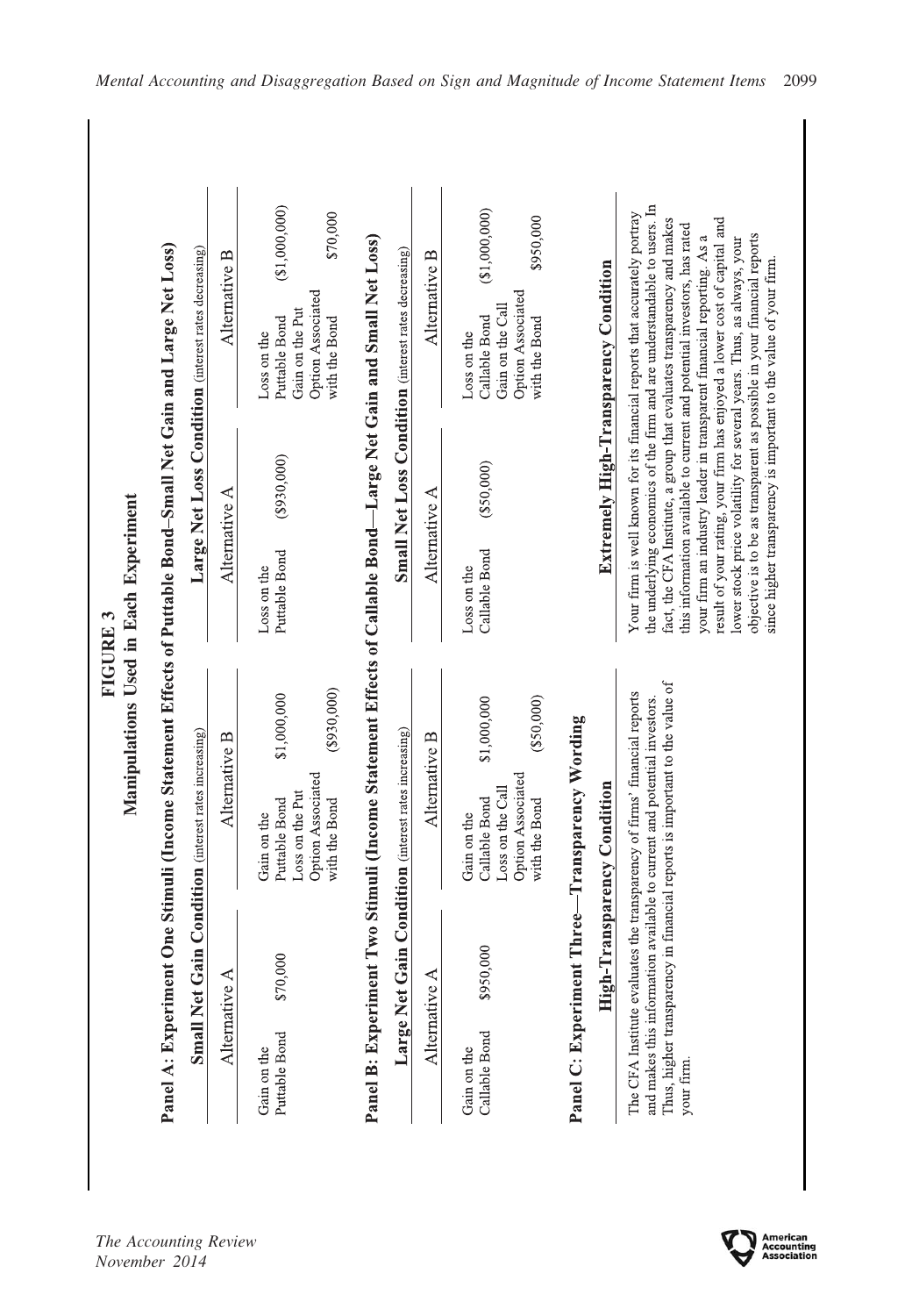# TABLE 1 Results of Experiments One and Two Managers' Preference Judgments

#### Panel A: Descriptive Statistics—Mean Judgments (Standard Deviation)

|                |                              | <b>Experiment One: Puttable Bond</b>  |                              |                       |                              | <b>Experiment Two: Callable Bond</b>  |                              |
|----------------|------------------------------|---------------------------------------|------------------------------|-----------------------|------------------------------|---------------------------------------|------------------------------|
|                |                              | <b>Presentation</b>                   |                              |                       |                              | <b>Presentation</b>                   |                              |
| <b>Outcome</b> |                              | <b>Aggregated Disaggregated Means</b> | <b>Row</b>                   | <b>Outcome</b>        |                              | <b>Aggregated Disaggregated Means</b> | <b>Row</b>                   |
| Small Net Gain | 68.20<br>(17.12)<br>$n = 27$ | 54.94<br>(19.25)<br>$n = 27$          | (19.25)<br>$n = 54$          | 61.57 Large Net Gain  | 69.14<br>(16.08)<br>$n = 28$ | 57.18<br>(19.72)<br>$n = 28$          | 63.16<br>(18.82)<br>$n = 56$ |
| Large Net Loss | 50.71<br>(13.68)<br>$n = 28$ | 61.82<br>(14.26)<br>$n = 28$          | 56.27<br>(14.94)<br>$n = 56$ | <b>Small Net Loss</b> | 55.04<br>(13.55)<br>$n = 28$ | 57.93<br>(14.33)<br>$n = 28$          | 56.48<br>(13.89)<br>$n = 56$ |
| Column Means   | 59.30<br>(17.68)<br>$n = 55$ | 58.45<br>(17.09)<br>$n = 55$          |                              | Column Means          | 62.09<br>(16.36)<br>$n = 56$ | 57.55<br>(17.08)<br>$n = 56$          |                              |

# Panel B: Analysis of Variance Results and Simple Effects Tests

|                               |                  | <b>Experiment One:</b><br><b>Puttable Bond</b> |                  | <b>Experiment Two:</b><br><b>Callable Bond</b> |
|-------------------------------|------------------|------------------------------------------------|------------------|------------------------------------------------|
| <b>Source</b>                 | <b>Statistic</b> | <b>Two-Tailed</b><br>p-value                   | <b>Statistic</b> | <b>Two-Tailed</b><br>p-value                   |
| Presentation                  | $F = 0.10$       | 0.75                                           | $F = 1.74$       | 0.19                                           |
| Outcome                       | $F = 3.75$       | 0.06                                           | $F = 6.70$       | < 0.05                                         |
| Presentation $\times$ Outcome | $F = 12.84$      | < 0.01                                         | $F = 4.66$       | < 0.05                                         |
| Simple Effect: Net Gain       | $t = 2.73$       | < 0.01                                         | $t = 2.46$       | < 0.05                                         |
| Simple Effect: Net Loss       | $t = -2.33$      | < 0.05                                         | $t = -0.59$      | 0.55                                           |

This table shows the results for Experiments One and Two, which investigate how presentation (a within-participants variable) and outcome (a between-participants variable) affect participants' reporting preferences. The disaggregated (aggregated) presentation shows the gain and loss associated with the company's bonds separately (as one net number) on the face of the income statement. In the net gain (loss) condition, the gain (loss) associated with the bonds is greater than the loss (gain) associated with the option. Participants rate the desirability and advantageousness associated with each presentation alternative on 101-point scales with endpoints of 0 and 100. The average of these measures is our composite preference measure. Panel A shows the means and standard deviations by experimental condition, and Panel B shows the ANOVA and simple effects tests.

The results for Experiment One are consistent with mental accounting theory. Participants' preference judgments in the small net gain condition are significantly greater for the aggregated presentation (68.20) than for the disaggregated presentation (54.94) ( $t = 2.73$ , p  $\lt 0.01$ ). Managers prefer to combine a large loss with a larger gain rather than to show each separately, presumably because of the great disutility associated with the loss. Turning to the large net loss condition of Experiment One, we observe that participants' preference judgments are significantly lower for the aggregated presentation (50.71) than for the disaggregated presentation (61.82) (t =  $-2.33$ , p < 0.05). Here, managers prefer disaggregation, presumably because the utility from a separately shown gain is greater than the decrease in utility from combining that gain with the large loss. Both

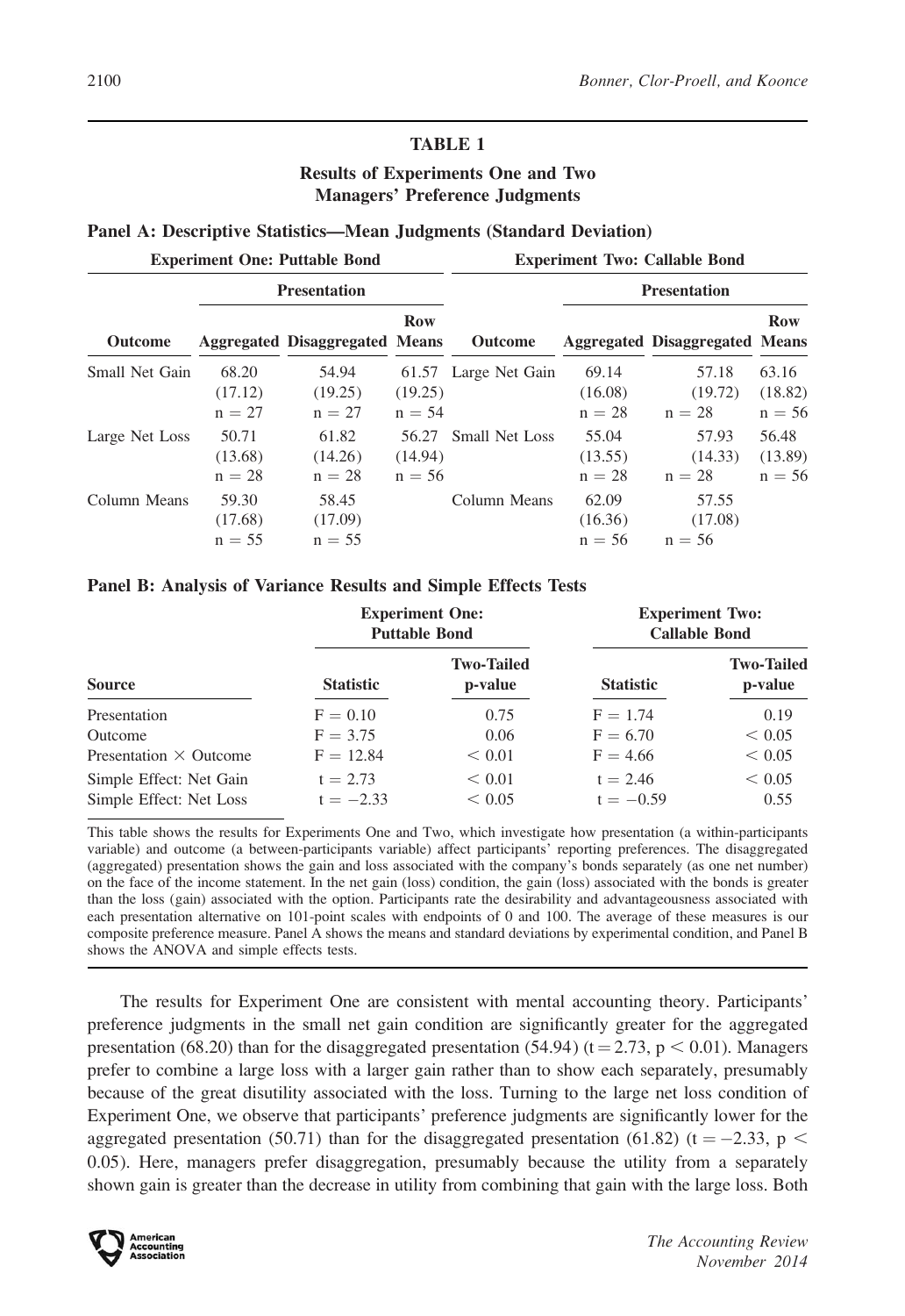results are consistent with mental accounting preferences for presentation of gains and losses on the income statement.

Turning to Experiment Two, we again observe results that are consistent with the predictions of mental accounting. In the large net gain condition, participants' mean preference judgment is significantly greater for the aggregated presentation (69.14) than for the disaggregated presentation  $(57.18)$  (t = 2.46, p < 0.05). Managers prefer to combine a small loss with a large gain rather than show them separately, presumably because of the great disutility associated with the small loss. In the small net loss condition, the difference in preferences between the disaggregated (57.93) and aggregated (55.04) conditions is not statistically significant (t = -0.59, p = 0.55).<sup>15</sup> As discussed, as the size of the gain increases relative to the size of the loss, preferences for aggregated or disaggregated reporting are sensitive to the specific shape of an individual's value function.<sup>16</sup>

#### IV. EXPERIMENT THREE

#### Design, Materials, and Participants

Experiment Three addresses whether managers continue to make the reporting choices predicted by mental accounting theory even when they face pressure to make transparent reporting choices. Because of the relative clarity of the predictions in the Experiment One puttable bond context, we relied on that context when conducting Experiment Three. The experiment employs a 2  $\times$  2  $\times$  2 mixed design. As in Experiment One, we manipulate the net gain versus net loss outcome on a between-participants basis and also manipulate the disaggregated versus aggregated presentation on a within-participants basis. Because it was unclear, ex ante, how strong the pressure for transparency must be to potentially alter managers' preferences, we introduced the pressure for transparent reporting at two levels on a between-participants basis—high and extremely high. The wording used for these manipulations is shown in Panel C of Figure 3. With the exception of adding the transparency wording, the materials used in Experiment Three are identical to those used in Experiment One. Participants are in the role of the company CFO and must decide how to present the income statement information related to the company's fixed-rate puttable bonds.

A total of 125 M.B.A. students took part in this experiment. These participants were from one of the two business schools that participated in Experiments One and Two, with no overlap in participants across the experiments.

#### Experiment Three Results

To check that we created two different levels of transparency pressure, we asked participants: ''How substantial are the benefits to your firm if your reporting choice is deemed transparent by

<sup>&</sup>lt;sup>15</sup> For both Experiments One and Two, separate analyses of the desirability and advantageousness judgments comprising our preference measure yield similar conclusions, with one exception. For Experiment One, disaggregation of large net losses is viewed both as more desirable and advantageous (both  $p < 0.10$ ). However, while aggregation of small net gains is viewed as more advantageous ( $p < 0.01$ ), it is not viewed as more desirable (p  $(0.19)$ . For Experiment Two, the simple main effects show that aggregation of large net gains is viewed as more desirable and more advantageous (both  $p < 0.05$ ), while disaggregation of small net losses is viewed as equally desirable and advantageous as aggregation (both  $p > 0.10$ ).

<sup>&</sup>lt;sup>16</sup> As a robustness check, we conducted an additional experiment with participants similar to those in Experiments One and Two to determine whether the mental accounting insights extend to a balance sheet setting (i.e., final asset and liability values). Because mental accounting theory applies strictly to changes in income or wealth and not final states, we did not anticipate that mental accounting would apply to the balance sheet setting. As expected, we do not observe choices consistent with mental accounting for the balance sheet presentation of a puttable bond (either as an asset or as a liability).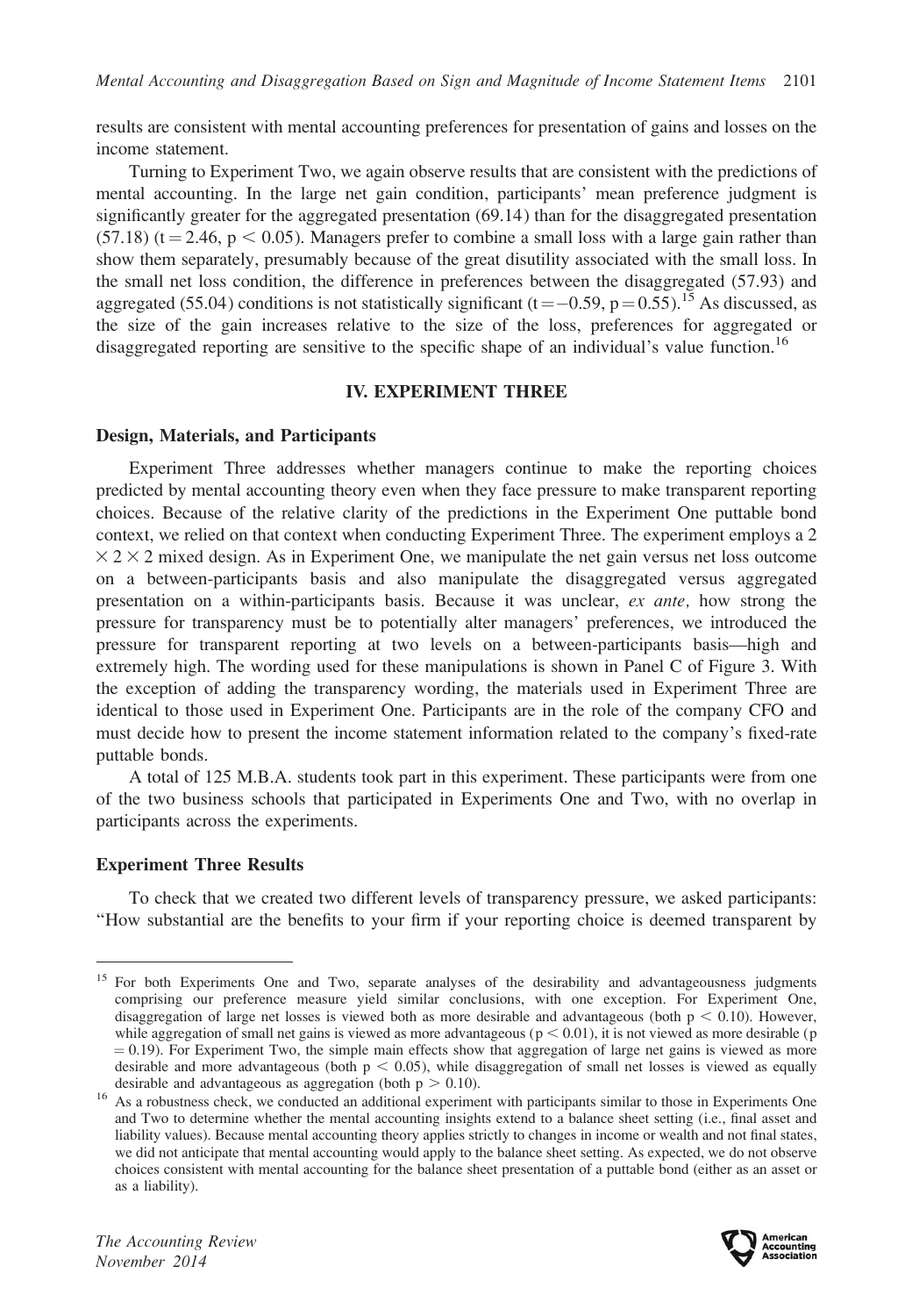external parties, like current and potential investors?'' Participants responded on a 51-point scale with endpoints of 50 (somewhat beneficial) and 100 (extremely beneficial). We find that participants in the high-transparency condition assigned a lower rating than did participants in the extremely high-transparency condition (84.08 versus 87.96,  $t = 2.20$ ,  $p < 0.05$ ). Although statistically significant, this difference appears relatively small. Further, in the overall untabulated ANOVA, the pressure to report transparently did not have any main or interactive effects on participants' preference and value judgments (all  $F < 0.63$ , all  $p > 0.42$ ). Accordingly, we collapse our analyses over the transparency manipulation. Most importantly, it appears that participants, on average, felt high levels of transparency pressure, which is necessary to test the boundaries of mental accounting. We return to this point later in this section.

Panel A of Table 2 shows the preference judgments for the net gain and loss conditions. As in Experiments One and Two, the desirability and advantageousness measures are significantly positively correlated (Pearson correlation  $= 0.54$ , p  $< 0.01$ ). Accordingly, we average them to create one preference judgment. Central to our test is whether managers prefer aggregation (disaggregation) in the small net gain (large net loss) condition or whether they consistently prefer disaggregation across both outcomes. The former result would be consistent with mental accounting, while the latter would be consistent with transparent reporting.

Turning first to the large net loss results collapsed over transparency conditions (as shown in Table 2, Panel B), we see that the mean preference judgment is significantly lower for the aggregated presentation (50.02) than for the disaggregated presentation (61.64) (t =  $-3.55$ , p < 0.01). This result indicates that managers favor disaggregation for a large net loss, which is consistent with the ''silver lining'' idea of mental accounting and also consistent with transparent reporting. The critical test lies in the small net gain condition, where mental accounting favors aggregation, but transparency favors disaggregation. Our results there reveal that participants' preference judgments do not significantly differ between the aggregated (60.39) and disaggregated presentations (58.67) (t = 0.52, p = 0.60).<sup>17</sup> Because this result is not consistent with either mental accounting or transparent reporting, the most plausible interpretation is that the forces for transparent reporting offset the forces for mental accounting so that no overall preference emerges. This interpretation is bolstered by the analogous net gain finding from Experiment One where the pressure for transparency was not made explicit, and the result clearly indicated mental accounting preferences (i.e., aggregation).

Because this result is based on individual responses collapsed into one overall average, we also conducted an *ex post* analysis based on how much transparency pressure managers *felt*. That is, do those who feel less (more) pressure to be transparent exhibit mental accounting (transparent reporting) preferences? To conduct this test, we created a median split based on self-reported transparency pressure (see manipulation check data reported previously), and included this lower/ higher partition as an independent variable in an ANOVA along with the two manipulated variables. As shown in the second and third columns of Table 2, we see a moderating effect of perceived transparency, as shown by the three-way interaction among presentation, outcome, and transparency ( $F = 5.13$ ,  $p < 0.05$ ). Looking at the simple main effects, we find that managers who self-reported feeling more transparency pressure consistently preferred disaggregation in both the small net gain (means of 64.42 versus 54.67,  $t = -1.96$ ,  $p < 0.10$ ) and large net loss (means of 62.00 versus 49.30,  $t = -2.42$ ,  $p < 0.05$ ) conditions. In contrast, managers who reported feeling less transparency pressure preferred aggregation in the small net gain condition (means of 65.75

<sup>&</sup>lt;sup>17</sup> Separate analysis of the desirability and advantageousness measures yields similar conclusions, with one exception. Specifically, disaggregation of net losses is viewed as both more desirable and more advantageous than aggregation (all  $p < 0.10$ ). However, while aggregation of net gains is not viewed as more desirable ( $p = 0.44$ ), it is viewed as more advantageous ( $p < 0.10$ ).

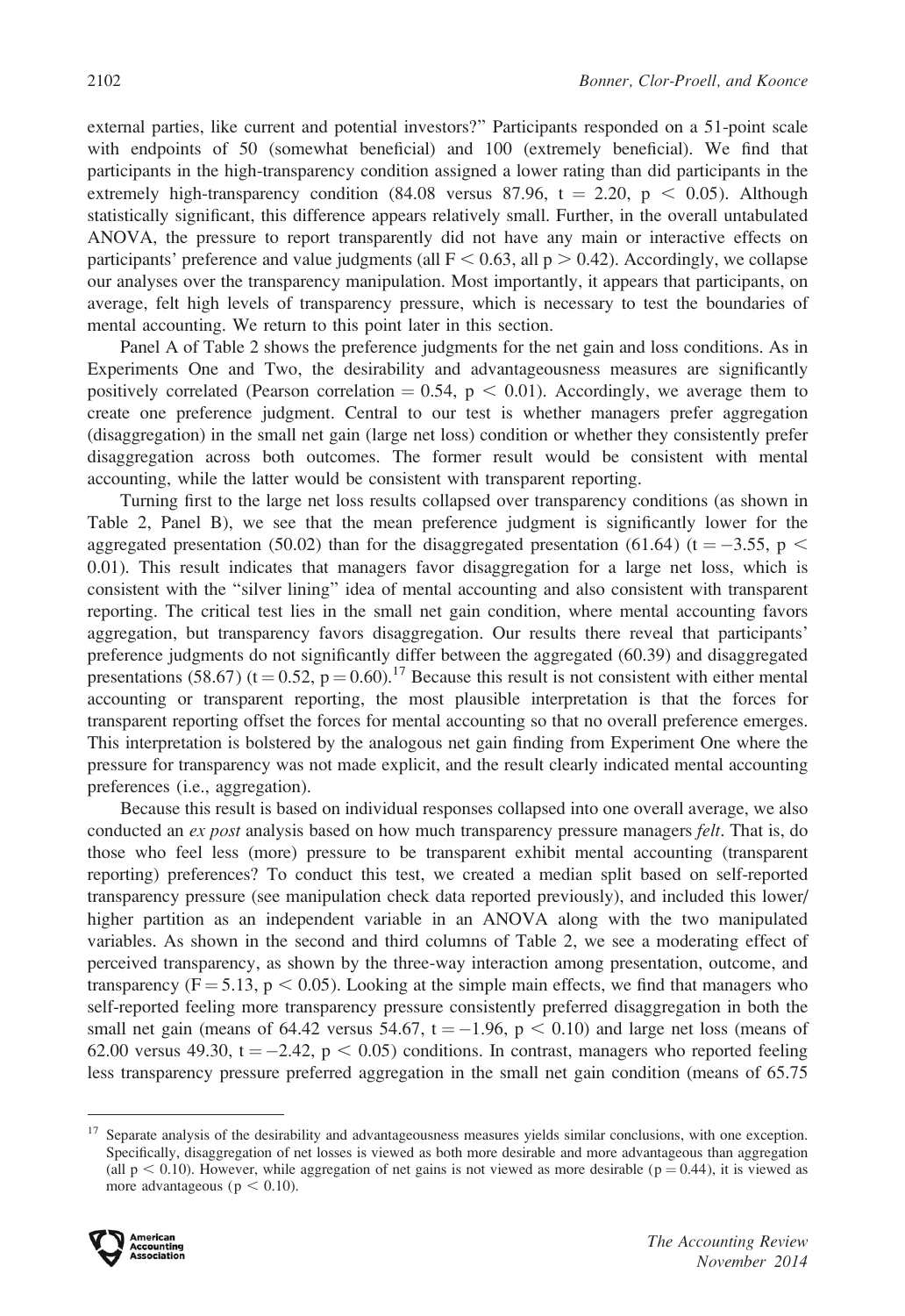|                               |                  |                                                                                                                                                                                                               |                     | TABLE <sub>2</sub>                 |                                                 |                     |                                |                                                  |                   |
|-------------------------------|------------------|---------------------------------------------------------------------------------------------------------------------------------------------------------------------------------------------------------------|---------------------|------------------------------------|-------------------------------------------------|---------------------|--------------------------------|--------------------------------------------------|-------------------|
|                               |                  | Puttable Bonds, Managers' Preference Judgments under Pressure for Transparency                                                                                                                                |                     | <b>Results of Experiment Three</b> |                                                 |                     |                                |                                                  |                   |
|                               |                  | Panel A: Descriptive Statistics-Mean Judgments (Standard Deviations)                                                                                                                                          |                     |                                    |                                                 |                     |                                |                                                  |                   |
|                               |                  | Manipulated Transparency<br><b>Collapsed Over</b>                                                                                                                                                             |                     |                                    | Transparency Pressure<br><b>Lower Perceived</b> |                     |                                | Transparency Pressure<br><b>Higher Perceived</b> |                   |
|                               |                  | Presentation                                                                                                                                                                                                  |                     |                                    | Presentation                                    |                     |                                | Presentation                                     |                   |
| Outcome                       | Aggregated       | Disaggregated                                                                                                                                                                                                 | <b>Means</b><br>Row | Aggregated                         | Disaggregated                                   | <b>Means</b><br>Row | Aggregated                     | Disaggregated                                    | Means<br>Row      |
|                               |                  |                                                                                                                                                                                                               |                     |                                    |                                                 |                     |                                |                                                  |                   |
| Small Net Gain                | (13.96)<br>60.39 | (15.54)<br>58.67                                                                                                                                                                                              | (15.35)<br>60.24    | (12.08)<br>65.75                   | (16.72)<br>53.28                                | (15.77)<br>59.52    | (13.69)<br>54.67               | (11.96)<br>64.42                                 | (13.66)<br>59.54  |
|                               | $n = 62$         | $n = 62$                                                                                                                                                                                                      | $n = 124$           | $n = 32$                           | $n = 32$                                        | $n = 64$            | $n = 30$                       | $n = 30$                                         | $n = 60$          |
| Large Net Loss                | 50.02            | 61.64                                                                                                                                                                                                         | 55.29               | 50.56                              | 61.38                                           | 55.97               | 49.30                          | 62.00                                            | 55.65             |
|                               | (17.33)          | (16.61)                                                                                                                                                                                                       | (19.40)             | (14.04)                            | (13.90)                                         | (14.91)             | (21.20)                        | (19.94)                                          | (21.37)           |
|                               | $n = 63$         | $n = 63$                                                                                                                                                                                                      | $n = 126$           | $n = 36$                           | $n = 36$                                        | $n = 72$            | $n = 27$                       | $n = 27$                                         | $n = 54$          |
| Column Means                  | 54.94            | 60.44                                                                                                                                                                                                         |                     | 57.71                              | 57.57                                           |                     | 52.12                          | 63.27                                            |                   |
|                               | (17.85)          | (17.18)                                                                                                                                                                                                       |                     | (15.13)                            | (15.72)                                         |                     | (17.69)                        | (16.13)                                          |                   |
|                               | $n = 125$        | $= 125$<br>$\overline{a}$                                                                                                                                                                                     |                     | $n = 68$                           | $n = 68$                                        |                     | $n = 57$                       | $n = 57$                                         |                   |
|                               |                  | Panel B: Analysis of Variance Results and Simple Effects Tests                                                                                                                                                |                     |                                    |                                                 |                     |                                |                                                  |                   |
|                               |                  | Collapsed Over Manipulated Transparency                                                                                                                                                                       |                     |                                    |                                                 |                     |                                | Partitioned on Perceived Transparency Pressure   |                   |
|                               |                  |                                                                                                                                                                                                               | Two-Tailed          |                                    |                                                 |                     |                                |                                                  | <b>Iwo-Tailed</b> |
| Source                        |                  | <b>Statistic</b>                                                                                                                                                                                              | p-value             |                                    | Source                                          |                     | Statistic                      |                                                  | p-value           |
| Presentation                  |                  | 4.54<br>$\frac{1}{2}$<br>$\begin{array}{c} \begin{array}{c} \begin{array}{c} \begin{array}{c} \end{array}\\ \end{array} \\ \begin{array}{c} \begin{array}{c} \end{array} \end{array} \end{array} \end{array}$ | < 0.05              |                                    | Presentation                                    |                     | $\left  {}\right $<br>Ľ.       | 5.37                                             | < 0.05            |
| Outcome                       |                  | 5.06<br>$\overline{\mathbf{I}}$                                                                                                                                                                               | $\leq 0.05$         |                                    | Outcome                                         |                     | $\overline{\mathbf{I}}$<br>LT_ | 4.99                                             | $\leq 0.05$       |
| Presentation $\times$ Outcome |                  | 8.24<br>$\overline{\mathbf{I}}$                                                                                                                                                                               | < 0.01              |                                    | Presentation $\times$ Outcome                   |                     | $\vert\vert$                   | 8.54                                             | $< 0.01$          |
|                               |                  |                                                                                                                                                                                                               |                     |                                    | Transparency                                    |                     |                                | 0.01                                             | 0.93              |
|                               |                  |                                                                                                                                                                                                               |                     |                                    | Presentation X Transparency                     |                     | $\mathbf{I}$                   | 7.20                                             | $< 0.01\,$        |

 $(continued on next page)$ (continued on next page)

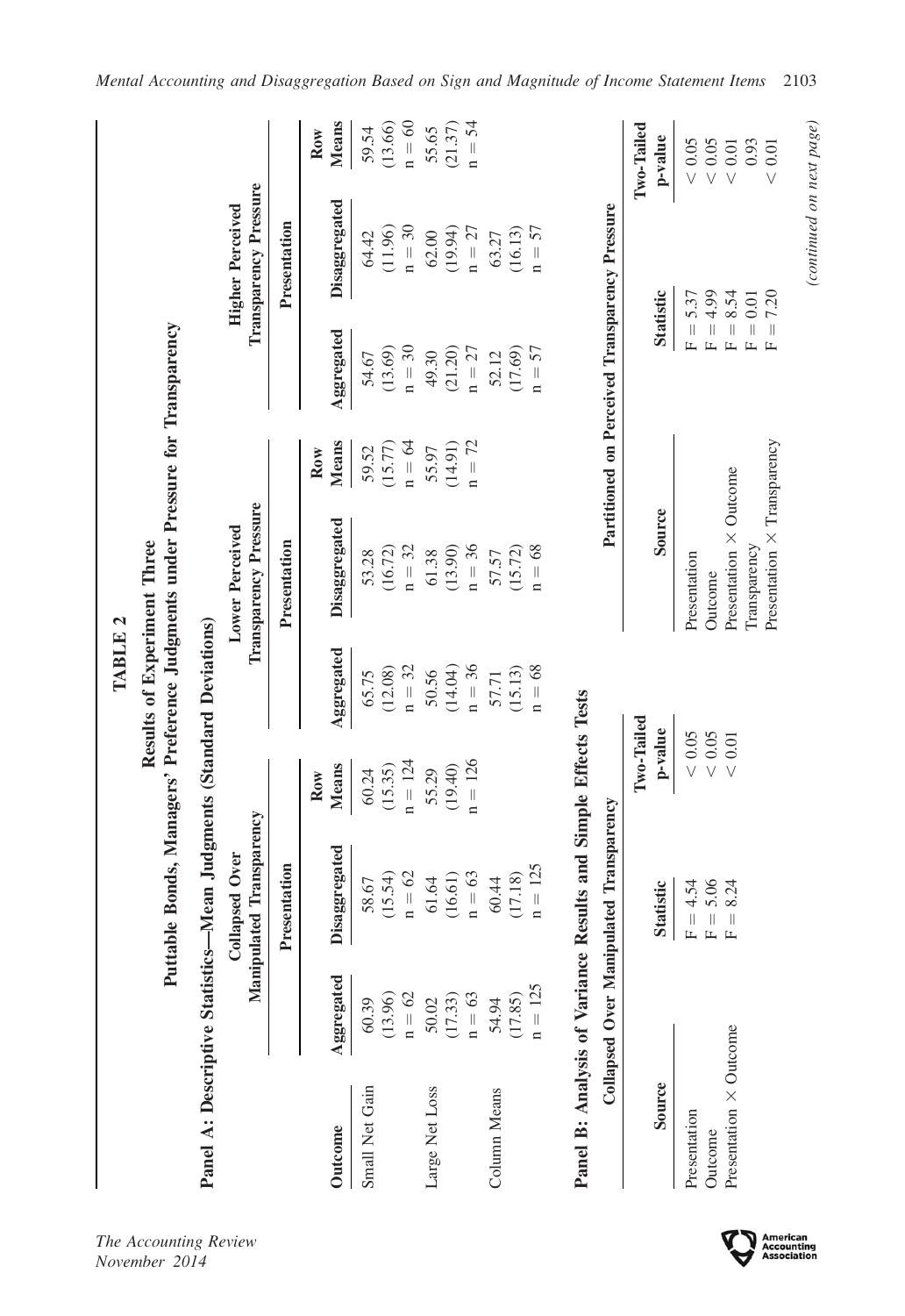| ١ |
|---|
| É |

Partitioned on Perceived Transparency Pressure

| Source                  | <b>Statistic</b>        | <b>Two-Tailed<br/>p-value</b> | Source                                                                                 | <b>Statistic</b>       | <b>Iwo-Tailed</b><br>p-value                  |
|-------------------------|-------------------------|-------------------------------|----------------------------------------------------------------------------------------|------------------------|-----------------------------------------------|
|                         |                         |                               | resentation $\times$ Outcome $\times$ Transparency<br>$D$ utcome $\times$ Transparency | $= 5.13$<br>$F = 0.01$ | $\begin{array}{c} 0.92 \\ < 0.05 \end{array}$ |
| 'imple Effect: Net Gain | 0.52<br>II.             | 0.60                          | ower Pressure, Simple Effect: Small Net Gain                                           | $t = 3.08$             | $0.01$<br>$0.01$<br>$0.01$<br>$0.01$          |
| 'imple Effect: Net Loss | $-3.55$<br>$\mathbf{t}$ | $< 0.01$                      | ower Pressure, Simple Effect: Large Net Loss                                           | $t = -2.83$            |                                               |
|                         |                         |                               | Higher Pressure, Simple Effect: Small Net Gain                                         | $t = -1.96$            |                                               |
|                         |                         |                               | Higher Pressure, Simple Effect: Large Net Loss                                         | $=-2.42$               | $< 0.05$                                      |
|                         |                         |                               |                                                                                        |                        |                                               |

This table shows the results for Experiment Three, which investigates how, under pressure for transparency, presentation (a within-participants variable) and outcome (a betweenparticipants variable) affect participants' reporting preferences. The disaggregated (aggregated) presentation shows the gain and loss associated with the company's puttable bonds separately (as one net number) on the face of the income statement. In the net gain (loss) condition, the gain (loss) associated with the bonds is greater than the loss (gain) associated with the put option. Although we manipulated transparency at two levels—high transparency and extremely high transparency—there were no differences in results based on this manipulation; accordingly, we collapse over this variable in the table above. However, results differ depending on participants' self-reported perceptions of based on this manipulation; accordingly, we collapse over this variable in the table above. However, results differ depending on participants' self-reported perceptions of transparency pressure. Thus, we conducted a median split on this variable and report the results above. Participants rate the desirability and advantageousness associated with each presentation alternative on 101-point scales with endpoints of 0 and 100. The average of these measures is our composite preference measure. Panel A shows the means and This table shows the results for Experiment Three, which investigates how, under pressure for transparency, presentation (a within-participants variable) and outcome (a betweenparticipants variable) affect participants' reporting preferences. The disaggregated (aggregated) presentation shows the gain and loss associated with the company's puttable bonds separately (as one net number) on the face of the income statement. In the net gain (loss) condition, the gain (loss) associated with the bonds is greater than the loss (gain) associated with the put option. Although we manipulated transparency at two levels—high transparency and extremely high transparency—there were no differences in results transparency pressure. Thus, we conducted a median split on this variable and report the results above. Participants rate the desirability and advantageousness associated with each presentation alternative on 101-point scales with endpoints of 0 and 100. The average of these measures is our composite preference measure. Panel A shows the means and standard deviations for the preference measure by experimental condition. Panel B shows the ANOVA and simple effects tests. standard deviations for the preference measure by experimental condition. Panel B shows the ANOVA and simple effects tests.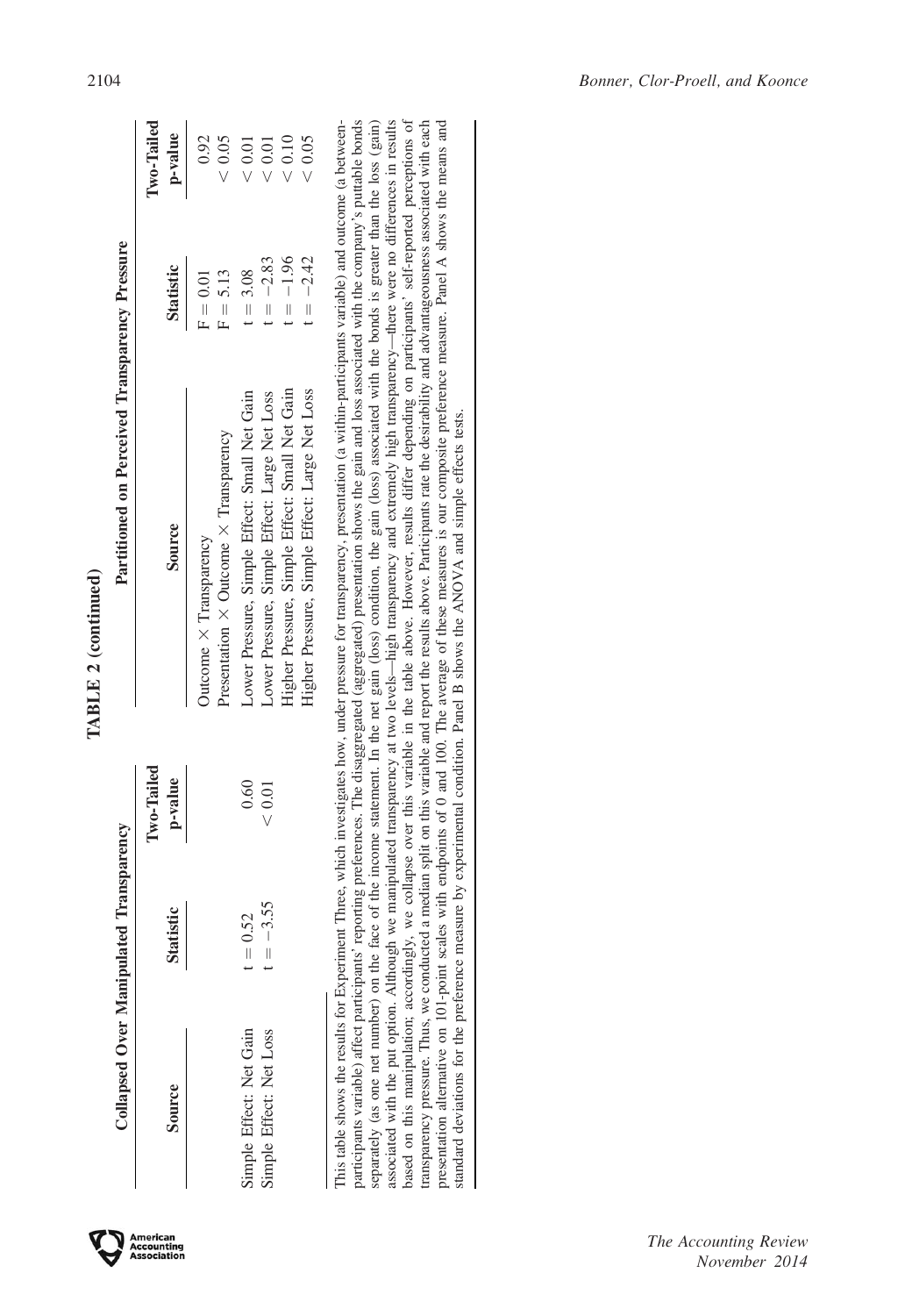versus 53.28, t = 3.08, p < 0.01) and disaggregation in the large net loss condition (means of 61.38 versus 50.56,  $t = -2.83$ ,  $p < 0.01$ ). These results are robust to sensitivity tests using different cutoffs, and suggest that only participants who perceived a very high level of pressure to be transparent deviated from the mental accounting predictions.<sup>18</sup>

Considered together, the results of Experiment Three present an interesting overall set of findings. Tests regarding managers' preferences indicate that when they feel enough pressure to report transparently, they will consistently prefer disaggregation. Otherwise, consistent with mental accounting, managers' preferences depend on whether the components of items create overall net gains versus net losses, as well as the components' corresponding dollar amounts. Importantly, the difference between these two sets of results (i.e., collapsed versus  $ex$  post partitioned) suggests that individual managers differ as to how they internalize transparency pressure and, therefore, the extent to which firms' presentation choices reflect mental accounting may depend on the transparency pressure felt by managers.

# V. MANAGERS' BELIEFS ABOUT INVESTORS

The results reported above reveal that managers' own preferences are consistent with mental accounting unless they perceive strong pressure to be transparent. It is unclear whether these preferences extend to managers' beliefs about how investors react to aggregation versus disaggregation. As noted earlier, some research indicates that managers will project their own beliefs onto investors, while other research suggests that managers might believe that investors will be less averse to losses, and thereby less susceptible to mental accounting. We examine this issue using data from the first three experiments, in which we asked managers to indicate how they believed investors would perceive the value of the company under Alternatives A and B (the aggregated and disaggregated presentations, respectively). Panel A of Table 3 shows the managers' judgments about investors' beliefs by experiment.

We discuss these multi-experiment results by outcome. Beginning with the net gain outcomes, we observe that in Experiments One and Two, managers believe that investors will think about aggregation and disaggregation in the same way they do. In Experiment One, managers indicate that investors will judge the value of the firm as greater when the gains and losses from the puttable bond are aggregated to form one small net gain (19.30) as compared to disaggregated into a large gain and a slightly smaller loss  $(-3.22)$  (t = 4.42, p < 0.01). We see the same pattern of results in Experiment Two with the callable bond. There, the managers in the large net gain condition indicate that investors will judge the value of the firm as greater for the aggregated presentation (25.89) than for the disaggregated presentation where the large gain and small loss are separately reported (5.25)  $(t=4.47, p < 0.01)$ . In other words, in these two experiments, managers expect investors to think as do they, in a manner consistent with mental accounting.

An interesting result emerges in Experiment Three in the small net gain condition. Recall that in our  $ex$  post partitioning of the data, managers who felt lower transparency pressure exhibited mental accounting, while those who felt higher transparency pressure consistently favored disaggregation. Managers' judgments about investors displayed a different pattern. Specifically, managers, on average, believe that investors will judge the firm value to be greater under aggregated presentation (15.50) than under disaggregated presentation (3.63) (t = 2.94, p < 0.01). Interestingly, this untabulated result occurs both for the managers who felt lower pressure (means of 16.03 and 4.22,  $t = 2.03$ ,  $p < 0.05$ ), as well for those who felt higher pressure (means of 14.93 and

 $18$  Our results are robust to (1) eliminating the participants with judgments equal to the median value, (2) eliminating the participants with judgments that are closest to the median, and (3) coding participants with judgments equal to the median as ''high'' rather than ''low.''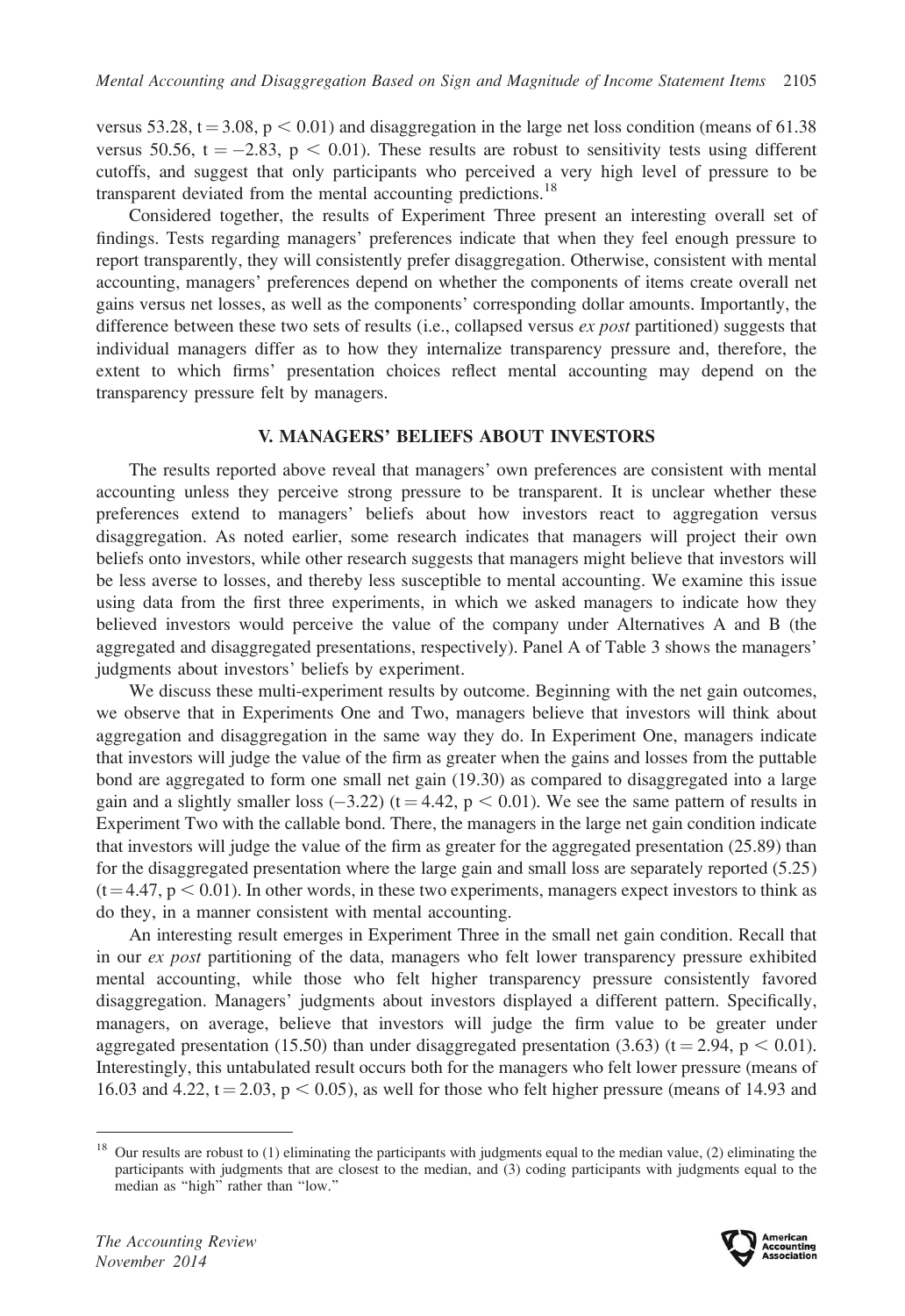|                                                                                                                |                                |                                                                                                                                                                                                                                |                             |                                                                      | TABLE 3                                                                                                     |                              | Results by Experiment for Managers' Judgments about Investors' Views |                                                                                                             |                                |                                                               |
|----------------------------------------------------------------------------------------------------------------|--------------------------------|--------------------------------------------------------------------------------------------------------------------------------------------------------------------------------------------------------------------------------|-----------------------------|----------------------------------------------------------------------|-------------------------------------------------------------------------------------------------------------|------------------------------|----------------------------------------------------------------------|-------------------------------------------------------------------------------------------------------------|--------------------------------|---------------------------------------------------------------|
|                                                                                                                |                                |                                                                                                                                                                                                                                |                             | Panel A: Descriptive Statistics-Mean Judgments (Standard Deviations) |                                                                                                             |                              |                                                                      |                                                                                                             |                                |                                                               |
|                                                                                                                |                                |                                                                                                                                                                                                                                | Puttable Bond               |                                                                      |                                                                                                             |                              |                                                                      | Callable Bond                                                                                               |                                |                                                               |
|                                                                                                                |                                | <b>Experiment One</b>                                                                                                                                                                                                          |                             |                                                                      | <b>Experiment Three</b>                                                                                     |                              |                                                                      | <b>Experiment Two</b>                                                                                       |                                |                                                               |
| Outcome                                                                                                        |                                | Presentation                                                                                                                                                                                                                   |                             |                                                                      | Presentation                                                                                                |                              |                                                                      | Presentation                                                                                                |                                |                                                               |
| Aggregated                                                                                                     | Disaggregated                  | <b>Means</b><br>Row                                                                                                                                                                                                            | Aggregated                  | Disaggregated                                                        | <b>Means</b><br>Row                                                                                         | Outcome                      | Aggregated                                                           | Disaggregated                                                                                               | <b>Means</b><br>Row            |                                                               |
| Small Net Gain                                                                                                 | $n = 27$<br>(17.11)<br>19.30   | $\rm n=27$<br>(21.88)<br>$-3.22$                                                                                                                                                                                               | (22.53)<br>$n = 54$<br>8.04 | $\rm n=62$<br>(15.96)<br>15.50                                       | $n = 62$<br>(21.11)<br>3.63                                                                                 | $n = 124$<br>(19.57)<br>9.56 | Large Net Gain                                                       | $n = 28$<br>(13.18)<br>25.89                                                                                | $n = 28$<br>(19.29)<br>5.25    | $n = 56$<br>(19.40)<br>15.57                                  |
| Large Net Loss                                                                                                 | $n = 28$<br>(16.72)<br>$-2.21$ | $\rm n=28$<br>(19.60)<br>3.18                                                                                                                                                                                                  | $n = 56$<br>(18.25)<br>0.48 | $n = 63$<br>(18.28)<br>$-5.35$                                       | $n = 63$<br>(20.86)<br>6.43                                                                                 | $n = 126$<br>(20.41)<br>0.54 | Small Net Loss                                                       | $\rm n=28$<br>(18.71)<br>2.29                                                                               | (17.56)<br>$n = 28$<br>$-7.14$ | $n = 56$<br>(18.60)<br>$-2.43$                                |
| Panel B: Analysis of Variance Results and Simple Effects Tests<br>Column Means                                 | $n = 55$<br>(19.96)<br>8.34    | $n = 55$<br>(20.81)<br>$\overline{0}$<br>$\circ$                                                                                                                                                                               |                             | $n = 125$<br>(20.05)<br>4.99                                         | $n = 125$<br>(20.95)<br>5.04                                                                                |                              | Column Means                                                         | $n = 56$<br>(19.97)<br>14.09                                                                                | $n = 56$<br>(19.31)<br>$-0.95$ |                                                               |
|                                                                                                                |                                |                                                                                                                                                                                                                                | <b>Experiment One</b>       |                                                                      |                                                                                                             | <b>Experiment Three</b>      |                                                                      |                                                                                                             | <b>Experiment Two</b>          |                                                               |
| Source                                                                                                         |                                | <b>Statistic</b>                                                                                                                                                                                                               |                             | <b>Two-Tailed</b><br>p-value                                         | <b>Statistic</b>                                                                                            |                              | Two-Tailed<br>p-value                                                | <b>Statistic</b>                                                                                            |                                | Two-Tailed<br>p-value                                         |
| Presentation $\times$ Outcome<br>Simple Effect: Net Gain<br>Simple Effect: Net Loss<br>Presentation<br>Outcome |                                | $-1.08$<br>15.25<br>4.42<br>5.74<br>4.29<br>$\frac{\parallel}{\parallel}$<br>$\frac{\parallel}{\perp}$<br>$\frac{\mathbb{I}}{\mathbb{I}}$<br>$\frac{1}{2}$<br>$\frac{\prod_{i=1}^{n} \left\lceil \frac{1}{n} \right\rceil}{n}$ |                             | < 0.05<br>$\leq 0.05$<br>0.29<br>$\leq 0.01$<br>$\leq 0.01$          | $-2.94$<br>$= 17.27$<br>$= 22.21$<br>2.94<br>$\mathrm{F}=0.00$<br>$\frac{1}{2}$<br>$\equiv$<br>Ľ.<br>$\Box$ |                              | 0.98<br>$\leq 0.01$<br>$\leq 0.01$<br>$\leq 0.01$<br>$\leq 0.01$     | 21.18<br>$F = 29.94$<br>2.94<br>4.47<br>2.04<br>$\frac{1}{1}$<br>$\frac{1}{2}$<br>$\frac{1}{2}$<br>$\equiv$ |                                | 0.09<br>$< 0.05$<br>$\leq 0.01$<br>$\leq 0.01$<br>$\leq 0.01$ |

American<br>Accounting<br>Association J

(continued on next page)

(continued on next page)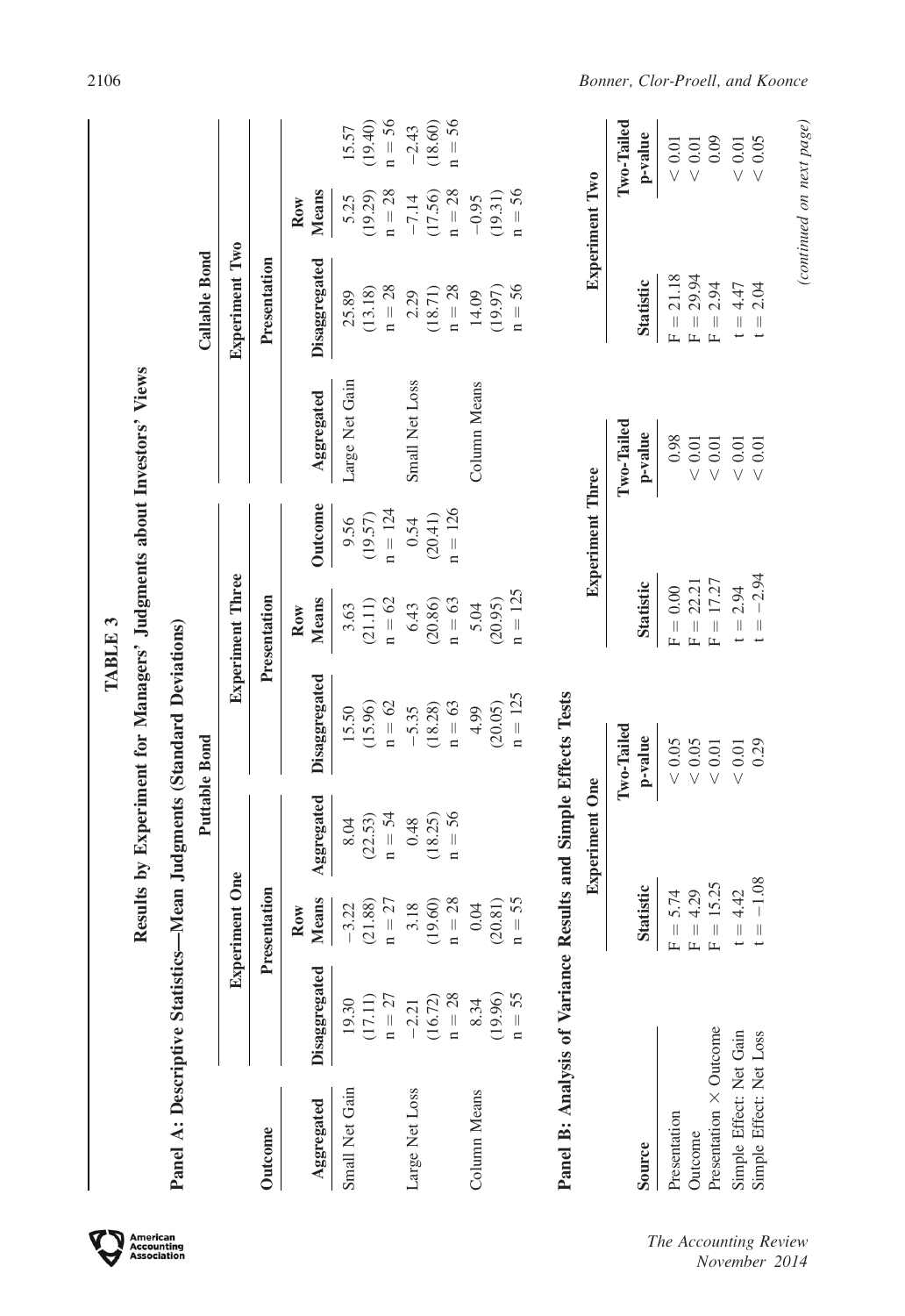TABLE 3 (continued) TABLE 3 (continued) This table shows the results for Experiments One, Two, and Three, which investigate how presentation (a within-participants variable) and outcome (a between-participants variable) affect managers' perceptions of how investors will value the firm. The disaggregated (aggregated) presentation shows the gain and loss associated with the company's bonds separately (as one net number) on the face of the income statement. In the net gain (loss) condition, the gain (loss) associated with the bonds is greater than the loss (gain) associated with the option. Participants use a 101-point scale with endpoints of -50 and 50 to rate how they believe each presentation alternative will influence how investors value This table shows the results for Experiments One, Two, and Three, which investigate how presentation (a within-participants variable) and outcome (a between-participants variable) affect managers' perceptions of how investors will value the firm. The disaggregated (aggregated) presentation shows the gain and loss associated with the company's bonds separately (as one net number) on the face of the income statement. In the net gain (loss) condition, the gain (loss) associated with the bonds is greater than the loss (gain) 50 and 50 to rate how they believe each presentation alternative will influence how investors value the company. Panel A shows the means and standard deviations by experimental condition, and Panel B shows the ANOVA and simple effects tests. the company. Panel A shows the means and standard deviations by experimental condition, and Panel B shows the ANOVA and simple effects tests. associated with the option. Participants use a 101-point scale with endpoints of

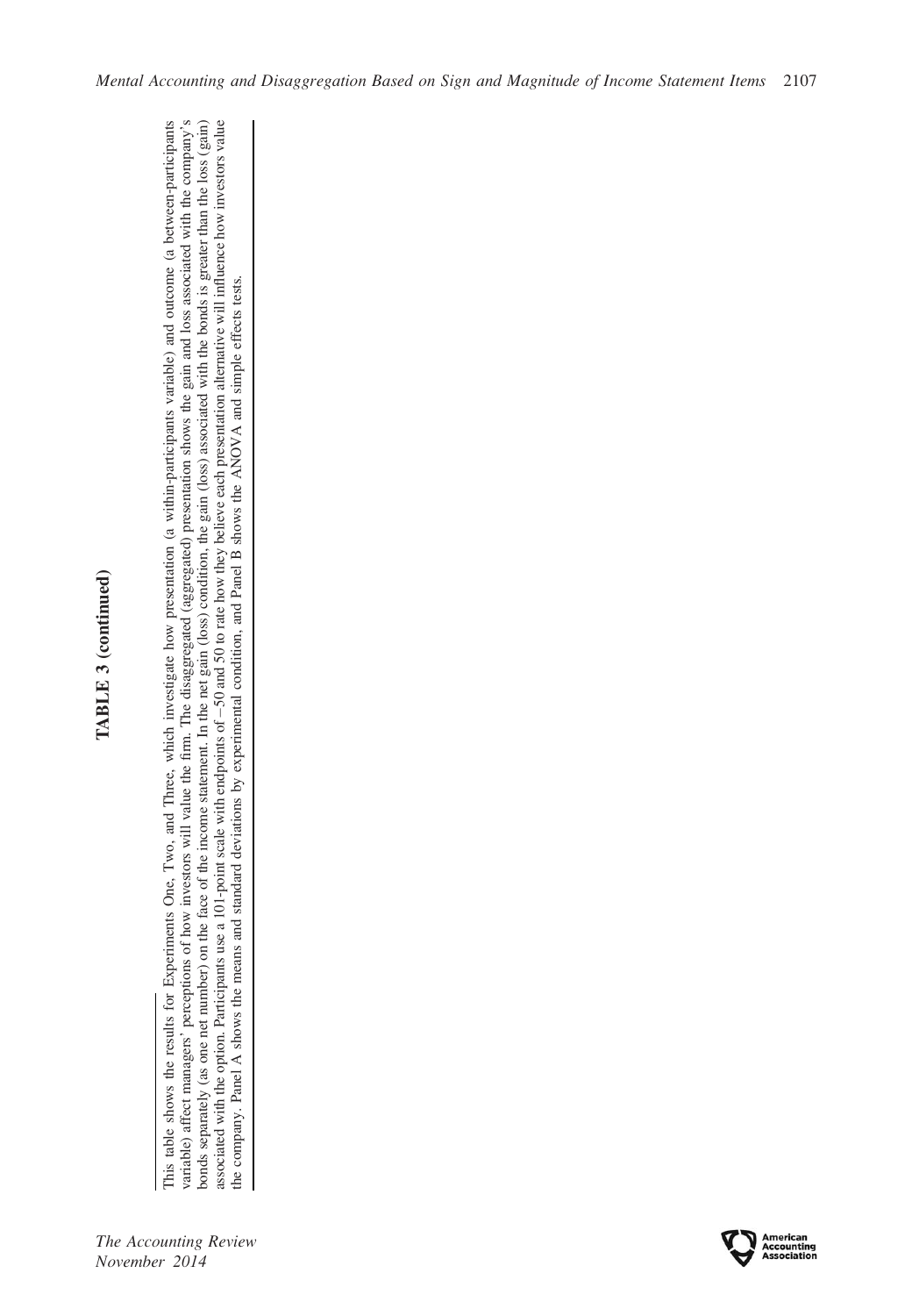3.00,  $t = 1.98$ ,  $p < 0.10$ ). Thus, managers appear to believe that investors will be more prone to mental accounting, i.e., relatively more sensitive to losses than gains, than they themselves are. We return to this finding momentarily.

Turning to the net loss conditions, we observe that in Experiments One and Three, managers believe that investors will think about aggregation and disaggregation in the same way as they do. In Experiment One, managers believe that investors will judge the value of the firm as lower in the aggregated presentation  $(-2.21)$  than in the disaggregated presentation  $(3.18)$ . Although directionally consistent with managers' mental accounting-based preferences, this comparison does not reach conventional significance levels ( $t = -1.08$ ,  $p = 0.29$ ), perhaps due to a lack of statistical power. Indeed, with a larger sample, the analogous comparison from Experiment Three shows that managers believe that investors will judge the value of the firm as lower for the aggregated  $(-5.35)$  versus disaggregated presentation  $(6.43)$   $(t = -2.94, p < 0.01)$ , consistent with their own mental accounting-based preferences. As in the case of net gains, this untabulated result holds in both the lower- and the higher-felt transparency groups (all  $t > 1.84$ , all  $p < 0.10$ ).

Another interesting result emerges for net losses. Recall that managers' own beliefs about a net loss showed no preference for aggregation or disaggregation in Experiment Two, because when the size of the gain increases relative to the size of the loss, preferences for aggregation or disaggregation are sensitive to the shape of an individual's value function. However, managers believe that investors will judge a greater firm value for the aggregated presentation (2.29) than for the disaggregated presentation  $(-7.14)$  (t = 2.04, p < 0.05). These results again suggest that managers believe that investors are relatively more sensitive to losses (versus gains) than they themselves are.

Overall, these results suggest a more complicated picture of how managers believe investors will react to aggregation versus disaggregation. That is, contrary to what the prior literature suggests might occur, in our experiments, managers' beliefs about investors are neither fully consistent with their own beliefs nor are they consistent with believing that investors are *less* loss averse. In fact, taken as a whole, our results suggest that managers believe investors are *more* likely to exhibit mental accounting tendencies than they do.

# VI. EXPERIMENT FOUR

The first three experiments address managers' preferences for aggregation and disaggregation without and with transparency pressures, and how they believe investors will value the firm under these alternative presentations. In our fourth experiment, we directly investigate investors' beliefs. That is, we examine whether the mental accounting-based presentation preferences of managers influence investors' judgments about firm value.

#### Design, Materials, Dependent Measures, and Participants

Experiment Four uses a  $2 \times 2$  mixed design, crossing the net gain versus net loss outcome with disaggregated versus aggregated presentation. As in our previous experiments, outcome is a between-participants variable, and presentation is a within-participants variable. Because it is set in the puttable bond context, the gain and loss numbers in Experiment Four are identical to those used in Experiments One and Three (see Figure 3, Panel A).

However, there are four key differences in Experiment Four. First, participants are in the role of an investor rather than the role of firm CFO. Second, participants are asked to consider an investment in Alpha and/or Beta Company, two otherwise identical companies. Both companies have puttable bonds comprised of a written put option and a bond payable that can result in fair value gains and losses. The materials explain that the companies can choose whether to show the gains and losses as one net number or to show them as separate numbers. The two companies differ

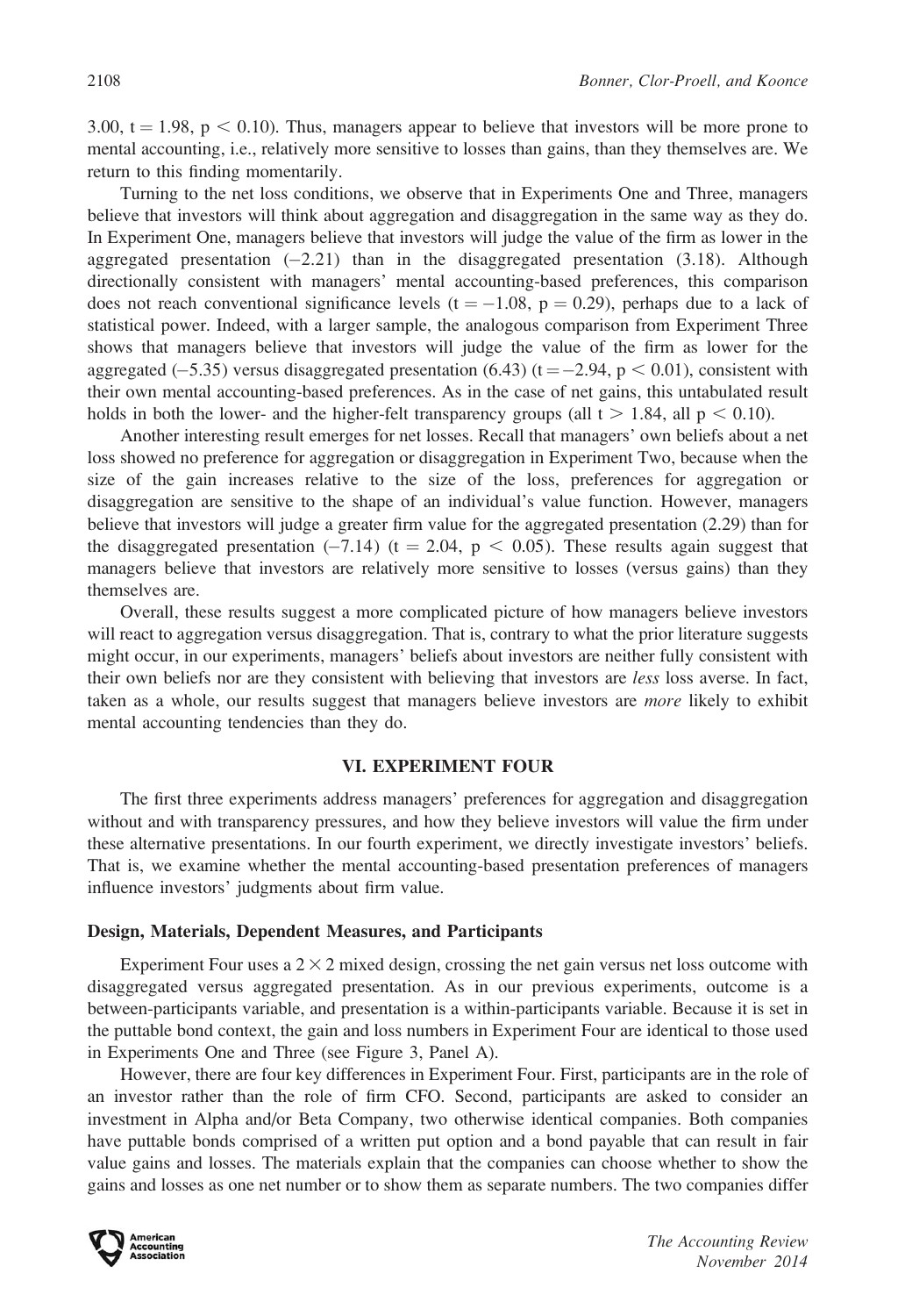only in how they present the net gain or net loss from the puttable bond. Alpha Company presents the net gain or net loss as one aggregate amount, while Beta Company presents the net gain or net loss as two disaggregated amounts. In contrast, in Experiments One and Three, participants were asked to consider two possible presentation choices (Alternatives A and B) for a single company. Third, Experiment Four was conducted via the Internet. Fourth, the dependent measure in Experiment Four is participants' evaluation of firm value, which is elicited by asking participants to rate the presentation of the puttable bond in terms of the impact on the perceived value of the company(ies). We elicit responses to this question on a 101-point scale, with endpoints of ''significantly decreases perceived value'' (-50) and ''significantly increases perceived value'' (50).

We conducted Experiment Four in two ways. Participants either rated only one of the two firms, i.e., Alpha or Beta, or rated both firms, i.e., both Alpha and Beta. We believe the latter approach reflects the decision setting that investors typically face because they often evaluate investment options simultaneously (e.g., [Jackson 2008\)](#page-26-0) and are encouraged to do so by financial analysis textbooks (e.g., [Reilly and Brown 2012](#page-27-0)). We also believe that this approach increases tension by giving participants the greatest chance to respond similarly to each firm, given that the firms' economics are identical. However, this approach could increase the chance for demand effects if participants believe that they must judge the two firms differently. Therefore, having another version of this experiment in which participants rate only one company enhances the reliability of our insights. This approach is patterned after [Kahneman and Tversky \(1996\),](#page-26-0) who hold constant the underlying information and vary the dependent measures to which participants respond.

A total of 197 individuals participated in Experiment Four via Amazon.com's Mechanical Turk platform.<sup>19</sup> Prior to receiving the experimental materials, participants were screened for accounting knowledge and experience with financial statements. Only participants who (1) had purchased or planned to purchase common stocks or mutual funds, and (2) had taken at least four accounting courses or had previously read a company's financial statements were allowed to proceed with the task. With respect to requirement (2), 86 percent of the participants had taken fewer than four accounting courses, but had previously read a company's financial statements.

#### Experiment Four Results and Discussion

Panel A of Table 4 shows the average firm value judgments by experimental condition for the rate-one versus rate-both elicitation techniques. Panel B shows the simple effects tests. In the small net gain condition, investors' mean value judgments are significantly greater for the aggregated presentation (rate one =  $16.07$ ; rate both = 18.25) than for the disaggregated presentation (rate one = 8.43; rate both  $= 1.47$ ) (all p  $< 0.10$ ). In the large net loss condition, participants' mean value judgments are significantly lower for the aggregated presentation (rate one  $=$  -9.56; rate both  $=$  $-11.87$ ) than for the disaggregated presentation (rate one = 0.62; rate both = 3.37) (all p < 0.05). Overall, these results indicate that the sign and relative magnitude of the components of income statement items affect investors' judgments as predicted by mental accounting theory, regardless of how these judgments are elicited. That is, investors' firm valuation judgments based on aggregated versus disaggregated presentations of the same economic transaction differ in a way consistent with investors using mental accounting. Together with the results of Experiment One, our results reveal that the presentation preferred by managers also results in the highest valuation judgments from investors.

<sup>&</sup>lt;sup>19</sup> See [Rennekamp \(2012\)](#page-27-0) for a description of Mechanical Turk and for evidence concerning the effectiveness of this platform for conducting experiments. Participation in our experiment was limited to U.S.-based individuals who are native English speakers.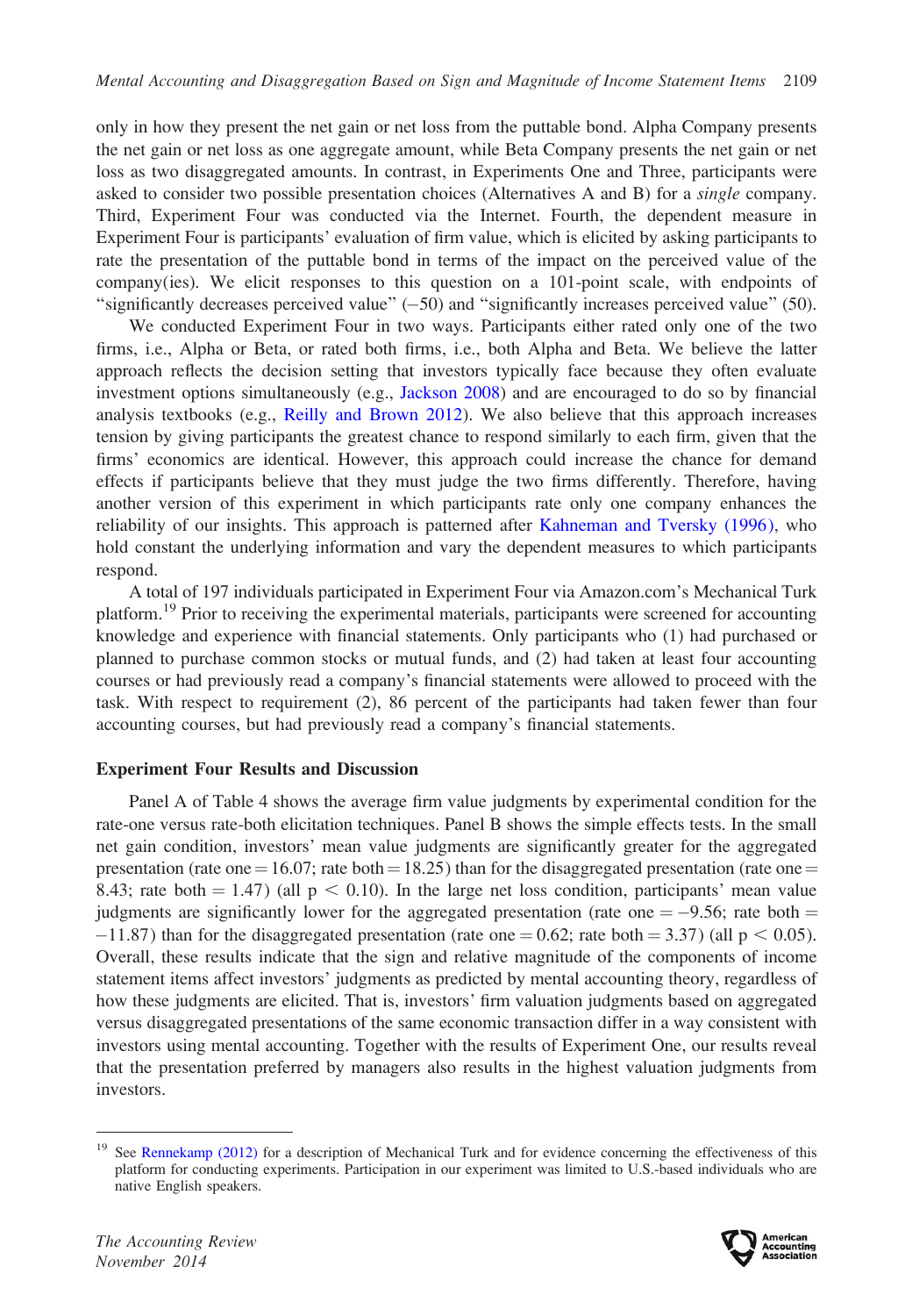# TABLE 4

# Results of Experiment Four Puttable Bonds, Investors

# Panel A: Descriptive Statistics—Mean Value Judgments (Standard Deviation)

|                |                                | Rate One—Either Aggregated or<br><b>Disaggregated Presentation</b> |                                |                                 | Rate Both—Both Aggregated and<br><b>Disaggregated Presentations</b> |                                |
|----------------|--------------------------------|--------------------------------------------------------------------|--------------------------------|---------------------------------|---------------------------------------------------------------------|--------------------------------|
|                |                                | <b>Presentation</b>                                                |                                |                                 | <b>Presentation</b>                                                 |                                |
| <b>Outcome</b> | <b>Aggregated</b>              | <b>Disaggregated</b>                                               | <b>Row</b><br><b>Means</b>     | <b>Aggregated</b>               | <b>Disaggregated</b>                                                | <b>Row</b><br><b>Means</b>     |
| Small Net Gain | 16.07<br>(15.34)<br>$n = 30$   | 8.43<br>(16.82)<br>$n = 35$                                        | 11.95<br>(16.48)<br>$n = 65$   | 18.25<br>(12.91)<br>$n = 32$    | 1.47<br>(24.35)<br>$n = 32$                                         | 9.86<br>(21.10)<br>$n = 64$    |
| Large Net Loss | $-9.56$<br>(17.67)<br>$n = 36$ | 0.62<br>(21.46)<br>$n = 34$                                        | $-4.61$<br>(20.12)<br>$n = 70$ | $-11.87$<br>(21.23)<br>$n = 30$ | 3.37<br>(20.84)<br>$n = 30$                                         | $-4.25$<br>(22.23)<br>$n = 60$ |
| Column Means   | 2.09<br>(20.94)<br>$n = 66$    | 4.58<br>(19.51)<br>$n = 69$                                        |                                | 3.68<br>(23.00)<br>$n = 62$     | 2.39<br>(22.56)<br>$n = 62$                                         |                                |

# Panel B: Analysis of Variance Results and Simple Effects Tests

|                                                    |                           | Rate Either Aggregated or<br><b>Disaggregated Presentation</b> |                           | Rate Both Aggregated and<br><b>Disaggregated Presentations</b> |
|----------------------------------------------------|---------------------------|----------------------------------------------------------------|---------------------------|----------------------------------------------------------------|
| <b>Source</b>                                      | <b>Statistic</b>          | <b>Two-Tailed</b><br>p-value                                   | <b>Statistic</b>          | <b>Two-Tailed</b><br>p-value                                   |
| Presentation                                       | $F = 0.17$                | 0.68                                                           | $F = 0.05$                | 0.83                                                           |
| Outcome                                            | $F = 28.88$               | < 0.01                                                         | $F = 14.64$               | ${}_{\leq 0.01}$                                               |
| Presentation $\times$ Outcome                      | $F = 8.20$                | < 0.01                                                         | $F = 19.88$               | < 0.01                                                         |
| Simple Effect: Net Gain<br>Simple Effect: Net Loss | $t = 1.70$<br>$t = -2.36$ | 0.09<br>0.02                                                   | $t = 3.36$<br>$t = -2.95$ | ${}_{\leq 0.01}$<br>< 0.01                                     |

This table shows the results for Experiment Four, which investigates how presentation (a within-participants variable) and outcome (a between-participants variable) affect investors' perceptions of firm value. After viewing both presentations, participants rated either the aggregated or disaggregated presentation or both presentations. The disaggregated (aggregated) presentation shows the gain and loss associated with the company's puttable bonds separately (as one net number) on the face of the income statement. In the net gain (loss) condition, the gain (loss) associated with the bonds is greater than the loss (gain) associated with the put option. Participants use a 101-point scale with endpoints of -50 and 50 to rate how each presentation alternative affects how they perceive the value of the company. Panel A shows the means and standard deviations by experimental condition, and Panel B shows the ANOVA and simple effects tests.

# VII. CONCLUSIONS

Currently, there is little reporting guidance regarding income statement disaggregation, which gives managers flexibility to aggregate or disaggregate income statement items. Given such flexibility, we examine whether managers have systematic preferences concerning disaggregation of income statement items based on the sign and magnitude of the underlying components of those items, as predicted by mental accounting theory. We also investigate whether the effect of mental

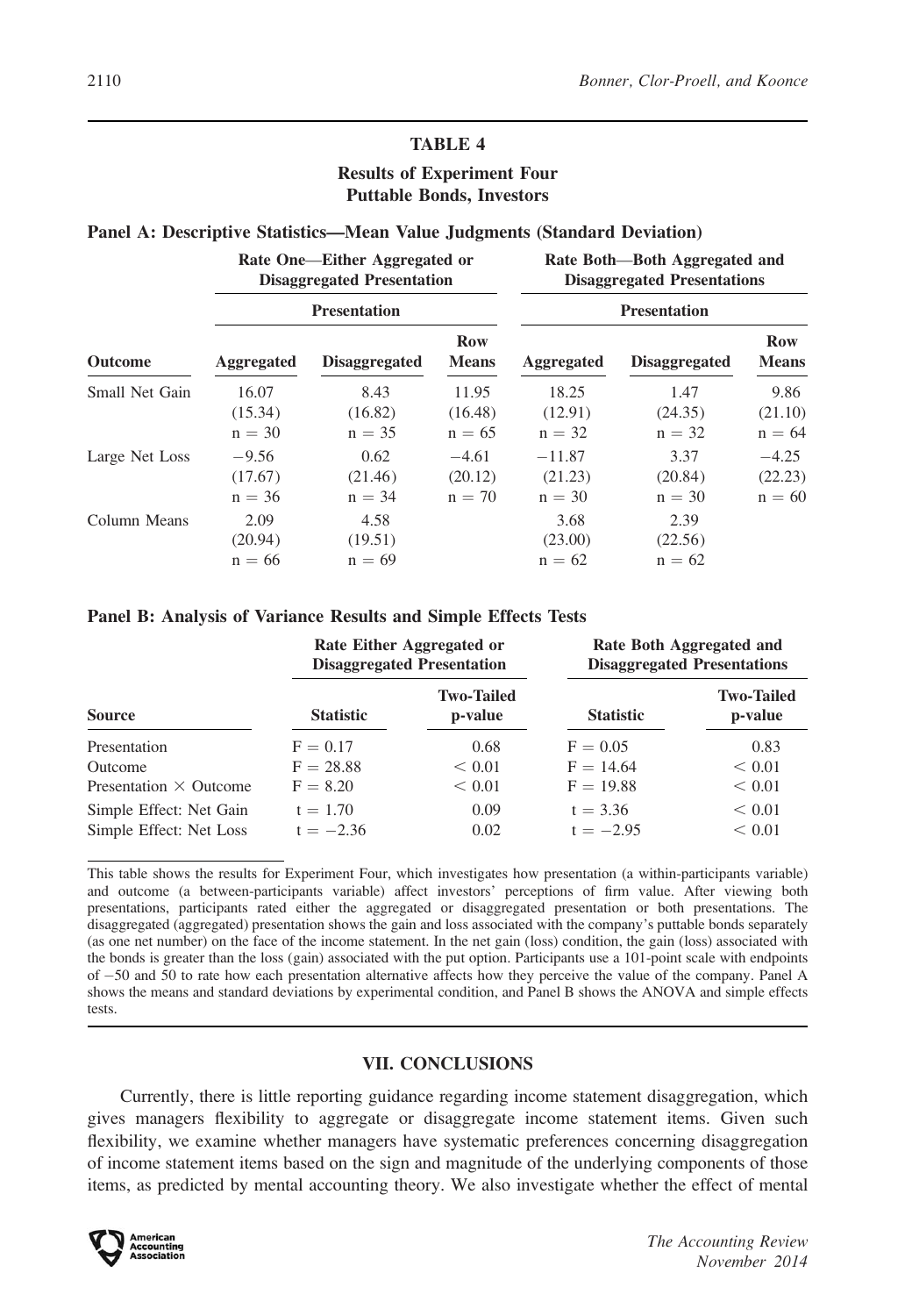accounting on managers' preferences is moderated by pressure to report transparently. Further, we examine whether managers believe that investors will value the firm differently depending on their decision to aggregate or disaggregate. Finally, we assess whether investors' judgments about firm value also are affected by the sign and magnitude of the components of income statement items in the manner predicted by mental accounting theory. That is, we examine whether managers' presentation preferences matter to investors in terms of judged firm value.

Examining these issues is important for a number of reasons. Prior research on income statement disaggregation has lacked a theory from which to predict both managers' disaggregation preferences and investors' reactions to those preferences. Introducing mental accounting theory to this line of research provides a structure for making predictions about disaggregation choices for a broad range of income statement items. It may also help explain previously unexplained results, such as [Riedl and Srinivasan's \(2010\)](#page-27-0) finding that firms are more likely to disaggregate special items when their aggregated effect results in a net loss rather than a net gain. Further, examining whether the mental accounting framework applies to financial reporting is useful to both standard setters and market regulators as they grapple with firms' disaggregation choices and investors' reactions to those choices.

The results of multiple related experiments set in a compound financial instruments context indicate that managers' disaggregation preferences are consistent with the predictions of mental accounting theory. That is, managers' preferences for aggregation versus disaggregation are systematically influenced by the sign and relative magnitude of the underlying gain and loss, which, in turn, leads them to prefer aggregation in some cases, but disaggregation in others. Further, we find that pressure for transparent reporting, which is valued by investors, only partially moderates the effects of mental accounting on managers' preferences. Specifically, when the directional predictions of mental accounting and transparency differ, we find that managers who feel more transparency pressure will choose to disaggregate, whereas managers who feel less transparency pressure will continue to engage in mental accounting. We view this result as particularly interesting because it reveals that individual managers experience transparency pressure differently, a result that warrants future research.

One unexpected, but interesting, finding is that managers believe investors will be even more prone to mental accounting than they themselves are. While prior research suggests that managers would believe that investors will either think like the managers do or will be less loss averse, our results suggest that managers believe that investors are relatively more loss averse than they are. Albeit  $ex$  post, this result suggests that managers are considering additional factors when considering investors' reactions, such as accountability for earnings outcomes or desire for retaining investors. Understanding such additional factors would be of interest for future research.

Finally, our experiments show that investors' judgments are consistent with the predictions of mental accounting theory. Specifically, investors in our study evaluated two otherwise identical transactions differently depending on the presentation. These results are consistent using either a between- or within-participants approach, suggesting that investors are likely to be affected by managers' choices in a number of settings. This finding could be of interest to market regulators who are concerned with investor protection [\(SEC 2013](#page-27-0)). Specifically, our results may help the SEC to more easily identify and evaluate presentation choices that are most likely to adversely affect investors.

Some of our design choices suggest opportunities for additional research. First, we chose to study the presentation of fair value gains and losses related to compound financial instruments because this setting offers several important advantages from an internal validity standpoint, e.g., constant persistence of gains and losses and one underlying cause of the gains and losses. However, our study did not examine mental accounting preferences in the contexts of revenues and expenses, multiple consistent gains or multiple consistent losses, or for information that appears in the

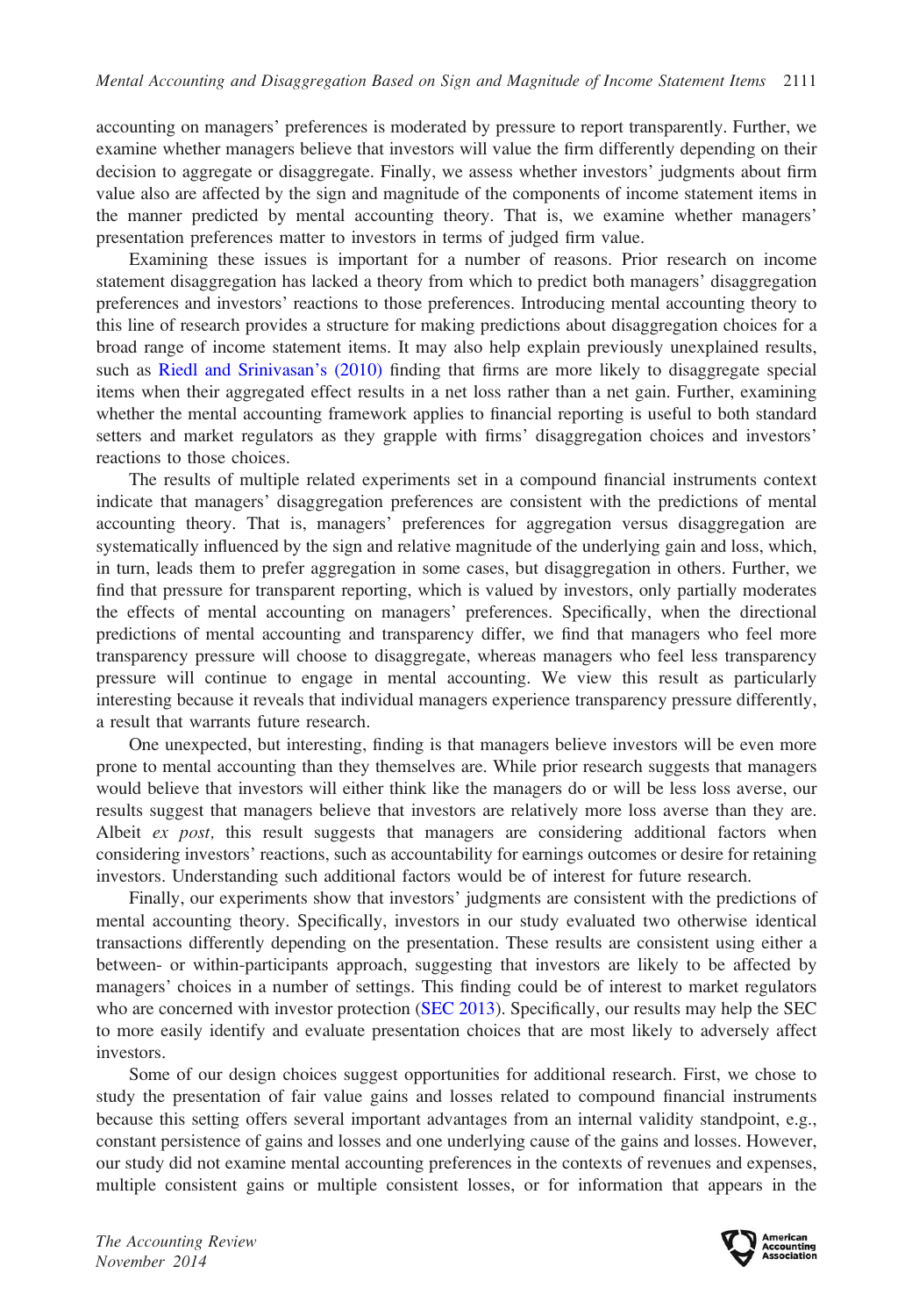<span id="page-25-0"></span>footnotes rather than on the face of the income statement ([Riedl and Srinivasan 2010\)](#page-27-0). Mental accounting theory likely extends to such situations, but confirming this, as well as investigating other moderators that are unique to the accounting setting, would be useful. For example, mental accounting predicts that investors will view multiple revenue items as multiple positives and, thus, they would respond more favorably to disaggregation of these items. However, investors may focus more on the revenue subtotal, and be relatively unconcerned about the number of line items that make up that subtotal. Future research could address this possibility.

Second, as noted earlier, our study does not seek to distinguish between strategic and unintentional behavior on the part of managers. This distinction is not necessary in our study because investors were affected by managers' choices regardless of whether those choices were strategic or unintentional. However, given the importance of disaggregation in financial reporting, future research could attempt to disentangle the strategic and unintentional elements of managers' disaggregation preferences, as such insights could have implications for standard setters should they resume consideration of policy changes regarding financial statement presentation. For example, if managers' behavior is strategic, then we would expect managers to make fewer mental accounting-based presentation choices in the footnotes than in the income statement because investors are less sensitive to information reported in the footnotes (Bernard and Schipper 1994). Disentangling the strategic and unintentional elements of managers' disaggregation preferences also could provide useful information to market regulators, such as the SEC, because they sometimes must determine whether firms acted with the intent to defraud.

Finally, we did not examine factors that could affect the shape of participants' value functions. For example, prior research indicates that factors such as age, income, and amount of education significantly affect loss aversion and, hence, the shape of the value function (Gächter, Johnson, and [Herrmann 2007](#page-26-0)). Thus, individual differences across managers may lead to predictable differences in the extent to which they exhibit mental accounting-based presentation preferences, much like managers' individual differences affect their voluntary disclosure choices (Bamber et al. 2010). In sum, there are many opportunities for additional research on the important topic of disaggregation.

#### **REFERENCES**

- Abdellaoui, M., H. Bleichrodt, and C. Paraschiv. 2007. Loss aversion under prospect theory: A parameterfree measurement. *[Management Science](dx.doi.org/10.1287/mnsc.1070.0711)* 53 (10): 1659–1674.
- American Institute of Certified Public Accountants (AICPA). 2011. Accounting Trends and Techniques. New York, NY: AICPA.
- Bamber, L., J. Jiang, and I. Wang. 2010. What's my style? The influence of top managers and their personal backgrounds on voluntary corporate financial disclosure. [The Accounting Review](dx.doi.org/10.2308/accr.2010.85.4.1131) 85 (4): 1131–1162.
- Barth, M., and K. Schipper. 2008. Financial reporting transparency. Journal of Accounting, Auditing and Finance 23 (2): 173–190.
- Barth, M., Y. Konchitchki, and W. Landsman. 2013. Cost of capital and earnings transparency. [Journal of](dx.doi.org/10.1016/j.jacceco.2013.01.004) [Accounting and Economics](dx.doi.org/10.1016/j.jacceco.2013.01.004) 55 (2/3): 206–224.
- Bernard, V., and K. Schipper. 1994. Recognition and Disclosure in Financial Reporting. Working paper, University of Michigan and The University of Chicago.
- Burgstahler, D., and I. Dichev. 1997. Earnings management to avoid earnings decreases and losses. [Journal](dx.doi.org/10.1016/S0165-4101(97)00017-7) [of Accounting and Economics](dx.doi.org/10.1016/S0165-4101(97)00017-7) 24 (1): 99–126.
- Chartered Financial Analysts (CFA) Institute. 2007. A Comprehensive Business Reporting Model: Financial Reporting for Investors. Charlottesville, VA: CFA Institute.
- Degeorge, F., J. Patel, and R. Zeckhauser. 1999. Earnings management to exceed thresholds. [Journal of](dx.doi.org/10.1086/209601) [Business](dx.doi.org/10.1086/209601) 72 (1): 1–33.
- Deloitte. 2010. SEC Comment Letters-Including Industry Insights: A Snapshot of Current Themes. Available at: <http://www.deloitte.com/us/specialreports>

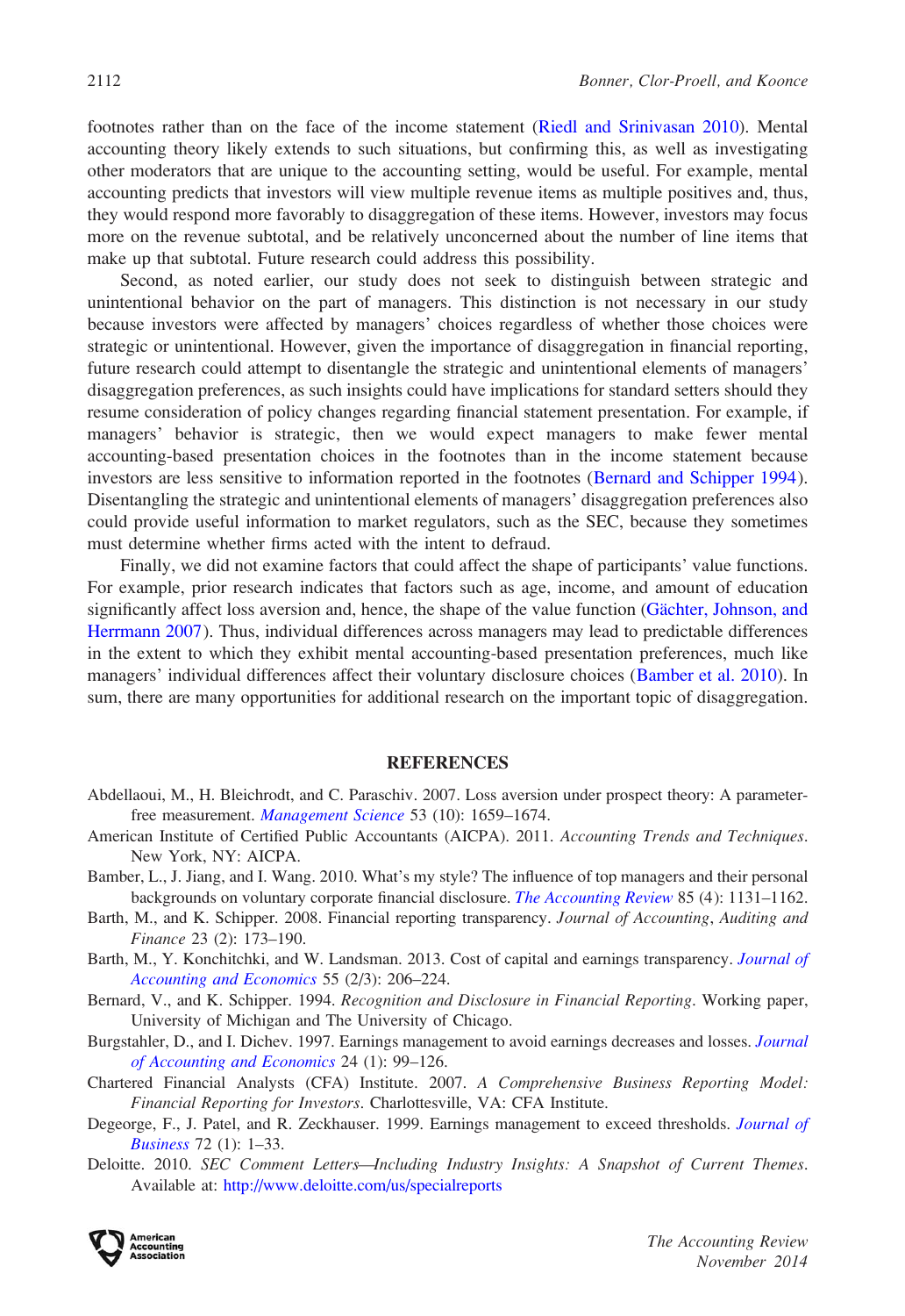- <span id="page-26-0"></span>Desroches, P. 1998. Current SEC developments. Remarks made by Pascal Desroches, Professional Accounting Fellow, Current Accounting Projects, Office of Chief Accountant, United States Securities and Exchange Commission. Available at: http://[www.sec.gov](http://www.sec.gov)
- Faro, D., and Y. Rottenstreich. 2006. Affect, empathy, and regressive mispredictions of others' preferences under risk. [Management Science](dx.doi.org/10.1287/mnsc.1050.0490) 52 (4): 529–541.
- Fields, B. 2009. Speech by SEC staff: Remarks before the 2009 AICPA National Conference on current SEC and PCAOB developments. Available at: [http://www.sec.gov/news/speech/2009/](http://www.sec.gov/news/speech/2009/spch120709db.htm) [spch120709db.htm](http://www.sec.gov/news/speech/2009/spch120709db.htm)
- Financial Accounting Standards Advisory Council (FASAC). 2013. Responses to the FASAC Survey: Priorities of the Financial Accounting Standards Board. Norwalk, CT: FASAC.
- Financial Accounting Standards Board (FASB). 2012. Revenue Recognition—Principal Agent Considerations—Other Presentation Matters. Accounting Standards Codification Topic 605-45-45. (September 19). Available at: <http://asc.fasb.org/>
- Financial Accounting Standards Board (FASB). 2009. Minutes of the October 27, 2009 Joint Board Meeting: Financial Statement Presentation. Available at: [http://www.fasb.org/cs/ContentServer?c](http://asc.fasb.org/)=[Document\\_](http://asc.fasb.org/) [C&pagename](http://asc.fasb.org/)=[FASB%2FDocument\\_C%2FDocumentPage&cid](http://asc.fasb.org/)=[1176156562920](http://asc.fasb.org/)
- Financial Accounting Standards Board (FASB) and International Accounting Standards Board (IASB). 2009. Analyst Field Test Results. Norwalk, CT: FASB/IASB.
- Financial Accounting Standards Board (FASB) and International Accounting Standards Board (IASB). 2010. Introduction to and Summary of the July 2010 Staff Draft. London, U.K.: IFRS Foundation.
- Gächter, S., E. J. Johnson, and A. Herrmann. 2007. Individual-Level Loss Aversion in Riskless and Risky Choices. Discussion paper, Institute for the Study of Labor. Available at: [http://ideas.repec.org/p/cdx/](http://ideas.repec.org/p/cdx/dpaper/2010-20.html) [dpaper/2010-20.html](http://ideas.repec.org/p/cdx/dpaper/2010-20.html)
- Glaum, M., D. L. Street, and S. Vogel. 2005. Making Acquisitions Transparent: An Evaluation of M&A-Related IFRS Disclosures by European Companies in 2005. Frankfurt, Germany: Pricewaterhouse-Coopers.
- Harris, M. S. 1998. The association between competition and managers' business segment reporting decisions. [Journal of Accounting Research](dx.doi.org/10.2307/2491323) 36 (1): 111–128.
- Heitzman, S., C. Wasley, and J. Zimmerman. 2010. The joint effects of materiality thresholds and voluntary disclosure incentives on firms' disclosure decisions. [Journal of Accounting and Economics](dx.doi.org/10.1016/j.jacceco.2009.10.002) 49 (1): 109–132.
- Hobson, J. L., and S. J. Kachelmeier. 2005. Strategic disclosure of risky prospects: A laboratory experiment. [The Accounting Review](dx.doi.org/10.2308/accr.2005.80.3.825) 80 (3): 825-846.
- Jackson, K. E. 2008. Debiasing scale compatibility effects when investors use nonfinancial measures to screen potential investments. [Contemporary Accounting Research](dx.doi.org/10.1506/car.25.3.6) 25 (3): 803–826.
- Kahneman, D., and A. Tversky. 1979. Prospect theory: An analysis of decision under risk. [Econometrica](dx.doi.org/10.2307/1914185) 47 (2): 263–291.
- Kahneman, D., and A. Tversky. 1996. On the reality of cognitive illusions. *[Psychological Review](dx.doi.org/10.1037/0033-295X.103.3.582)* 103 (3): 582–591.
- Kivetz, R. 1999. Advances in research on mental accounting and reason-based choice. [Marketing Letters](dx.doi.org/10.1023/A:1008066718905) 10 (3): 249–266.
- Krueger, J. I. 1998. On the perception of social consensus. In Advances in Experimental Social Psychology, edited by Zanna, M. P., 163–240. San Diego, CA: Academic Press.
- Krueger, J. I. 2007. From social projection to social behavior. *[European Review of Social Psychology](dx.doi.org/10.1080/10463280701284645)* 18: 1– 35.
- Libby, R., R. Bloomfield, and M. W. Nelson. 2002. Experimental research in financial accounting. Accounting, [Organizations and Society](dx.doi.org/10.1016/S0361-3682(01)00011-3) 27 (8): 775–810.
- Linville, P. W., and G. W. Fischer. 1991. Preferences for separating or combining events. [Journal of](dx.doi.org/10.1037/0022-3514.60.1.5) [Personality and Social Psychology](dx.doi.org/10.1037/0022-3514.60.1.5) 60 (1): 5–23.
- McVay, S. E. 2006. Earnings management using classification shifting: An examination of core earnings and special items. [The Accounting Review](dx.doi.org/10.2308/accr.2006.81.3.501) 81 (3): 501-531.